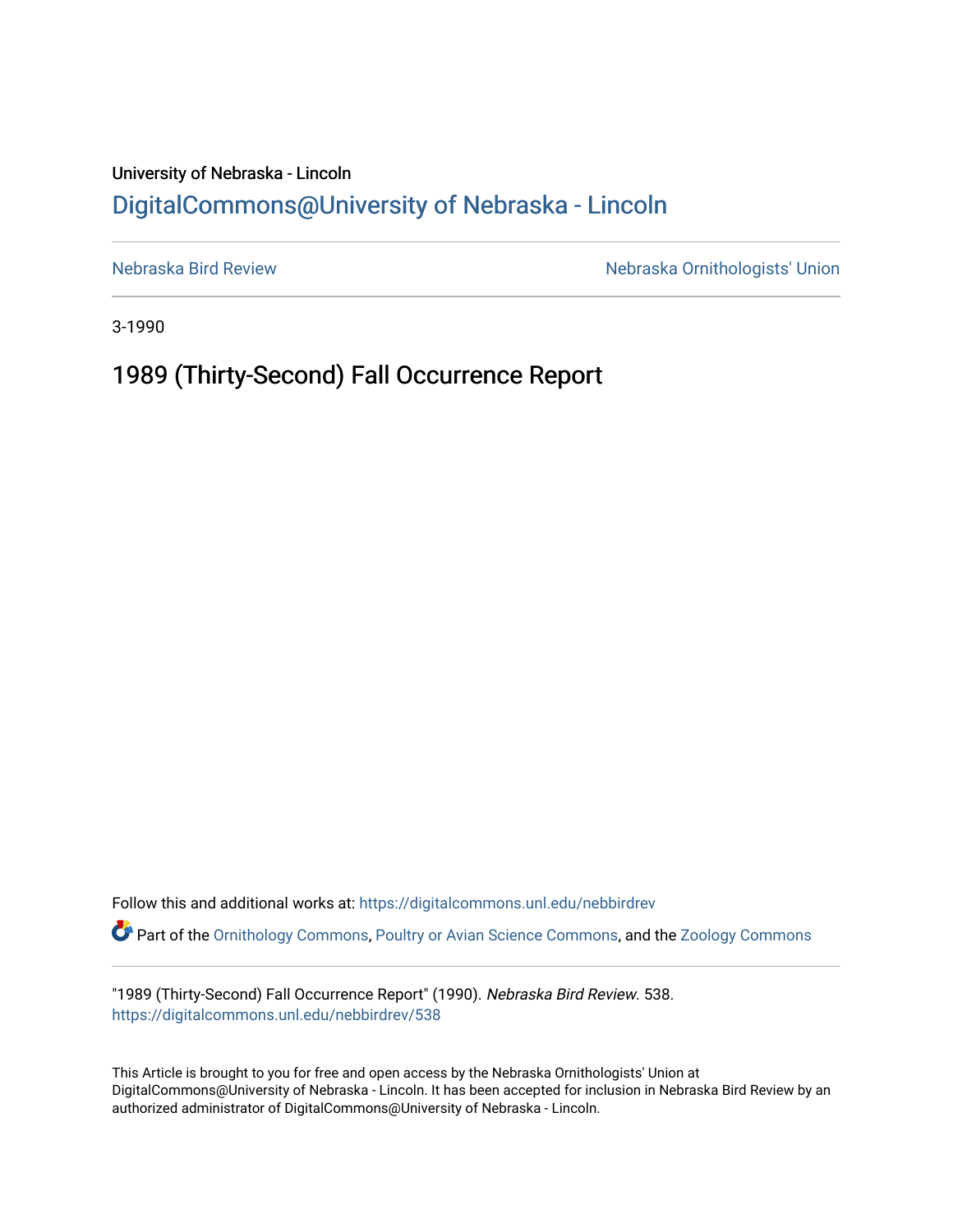"1989 (Thirty-Second) Fall Occurrence Report," from *Nebraska Bird Review* (March 1990) 58(1). Copyright 1990, Nebraska Ornithologists' Union. Used by permission.

|                                 |       |   | Scotts                          | Sioux Bluff Dawes |   |       | A C Lin-<br>h coln               |                |     |    | B C Hall Knox D Pierce<br>Howard |        |                 |                    |         |                         | Polk                       |          |                                  | Cedar R   |   |
|---------------------------------|-------|---|---------------------------------|-------------------|---|-------|----------------------------------|----------------|-----|----|----------------------------------|--------|-----------------|--------------------|---------|-------------------------|----------------------------|----------|----------------------------------|-----------|---|
| Common Loon                     |       |   |                                 |                   |   |       | - Sp 20 k -<br>Sp 21             |                |     |    | $S -$<br>Au                      | 4      | No              | 4 -                |         |                         |                            |          | No 24                            | Ot 20 -   |   |
| Pied-billed<br>Grebe            | Sp 10 |   |                                 |                   | ı |       | e - Jl 10 k - Jl<br><b>Au 12</b> |                |     |    |                                  | 4      | $s -$<br>No     | 3                  | Sp      |                         | - Jl 31 Ot<br>2 Ot 22 No   |          | 8 Ot 24 $f$                      | 5         |   |
| Horned<br>Grebe                 |       |   |                                 |                   |   |       |                                  |                |     |    |                                  |        |                 |                    |         |                         |                            |          | No<br>No 25                      | $4 -$     |   |
| Eared<br>Grebe                  |       |   | Au 15 Au 11<br>Sp <sub>23</sub> |                   |   |       | $l - Sp$<br>Sp <sub>10</sub>     | 1              |     |    |                                  |        |                 |                    | - No 16 |                         |                            |          |                                  |           | f |
| Western<br>Grebe                |       |   | Au 28                           |                   |   |       | $S -$<br>Au                      | 2              | k – |    |                                  |        | J1 24           | Jl 22              |         |                         |                            |          |                                  | No 25 -   |   |
| American<br>White Pelican       |       |   | $J1* x$<br>Sp <sub>23</sub>     |                   | 1 | $e -$ | $S -$<br>Sp <sub>20</sub>        |                |     |    | k - Jl 14 Ot                     |        |                 | $2 - J1$           |         | - 8<br>Sp <sub>13</sub> |                            |          |                                  | $Dm 10 -$ |   |
| Double-crested<br>Cormorant     | Sp    |   | 1 Au 11<br>Sp <sub>23</sub>     |                   | Щ | $e -$ | $S -$<br>Sp 25 1                 |                |     |    | k d Sp<br>No                     | 3      | 1 No            | $S -$<br>3         | 1 Jl    |                         | 8 Ot                       |          | 6 Sp 24 $-$<br>Au 14 Ot 15 No 25 |           |   |
| Am. Bittern                     |       |   |                                 |                   | e |       |                                  |                |     |    |                                  |        |                 | Jl 23              |         |                         |                            |          |                                  |           |   |
| Least Bittern                   |       |   |                                 |                   |   |       |                                  |                |     |    | - Jl 17                          |        | S.<br>Au        | 5                  |         |                         |                            |          |                                  |           |   |
| Great Blue<br>Heron             | Au    | 5 | s –<br>Au 15 Sp 23              | Au 16 i a         |   |       | $S -$<br>c Ot                    | 5 <sub>m</sub> |     | Fd | $s -$                            |        | Ot 30 No        | $S -$              |         | g Au 12                 | $s -$<br>3 1 Sp 13 No 5 No |          | $s -$                            | - 5       |   |
| Egret<br>Great                  |       |   |                                 |                   |   |       |                                  |                |     |    |                                  |        | Au              | Jl 29 -<br>5       |         |                         |                            |          |                                  |           |   |
| Snowy Egret                     |       |   |                                 |                   |   |       |                                  |                |     |    | Jl 24                            |        |                 |                    |         |                         |                            |          |                                  |           |   |
| Little Blue<br>Heron            |       |   |                                 |                   |   |       |                                  |                |     |    | Jl<br>Au                         | 1<br>7 |                 |                    |         |                         |                            |          |                                  |           |   |
| Cattle Egret                    |       |   |                                 |                   |   |       |                                  |                |     |    | $JI_1$                           |        |                 | $Sp 20 -$          |         |                         |                            |          |                                  |           |   |
| Green-backed<br>Heron           |       |   |                                 |                   |   |       |                                  |                |     |    |                                  |        | Sp              | Jl 22 - Jl 13<br>3 |         |                         | $S -$<br>Au 20             |          |                                  |           |   |
| Black-crowned<br>Night-Heron    | Sp    | 1 |                                 |                   |   |       |                                  |                |     |    | - Jl 21 Jl 22 -                  |        | Jl 29           |                    |         |                         |                            |          |                                  |           |   |
| White-faced Ibis                |       |   |                                 |                   |   |       |                                  |                |     |    |                                  |        |                 |                    |         |                         |                            |          |                                  |           |   |
| Trumpeter Swan                  |       |   |                                 |                   | e |       |                                  |                |     |    |                                  |        |                 |                    |         |                         |                            |          |                                  |           |   |
| Greater White-<br>fronted Goose |       |   |                                 |                   | m |       |                                  |                |     |    | ot 18 ot 14 -                    |        |                 |                    |         |                         |                            |          | Ot 25                            | Ot $24 -$ |   |
| Snow Goose                      |       |   | Dm 16                           |                   |   |       |                                  |                |     |    | Ot 28 No 13 o                    |        |                 |                    |         |                         |                            |          | No<br>No 19                      | 2         |   |
| Canada Goose                    |       |   | P                               |                   |   | 1 -   | P                                |                |     |    | $k - No$ 19<br>$Dm$ 31           |        |                 |                    |         |                         |                            | No 26 No | No 19 Ot 17 -                    | 5         |   |
| Goose sp.                       |       |   |                                 |                   |   |       |                                  |                |     |    |                                  |        |                 |                    |         |                         |                            |          |                                  |           |   |
| Wood Duck                       | Sp    | 6 | s<br>$\overline{2}$<br>No       | Au 16 e -         | ı |       | s -<br>Sp 10 c                   |                |     |    | $B - Jl$                         | 9      | s -<br>J1 10 No | $_{3}$             | - Au 14 |                         | S*-                        |          | s<br>Sp 13 Ot 8 No 19            |           |   |

 $\frac{12}{1}$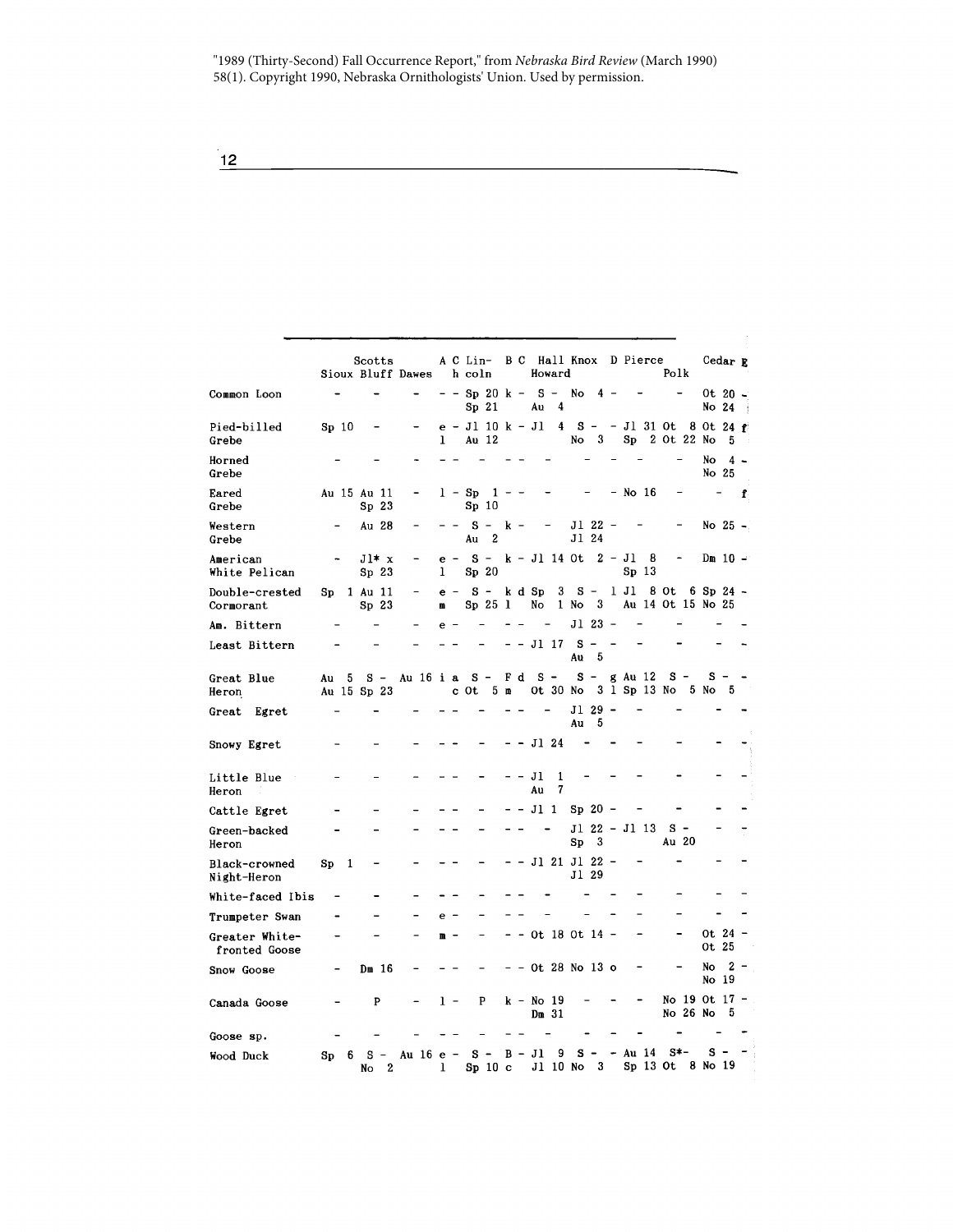## **1989 (THIRTY-SECOND) FALL OCCURRENCE REPORT**

Two hundred ninety-one species, and the probability that the Snowy Owl on the DeSoto NWR Christmas Count would qualify as a Nebraska bird and the possibility that some of the Empidonax sp. reported were not otherwise reported, were reported from 13 "full-time" locations plus 9 "spot-check" locations, which included 27 counties. The figures for 1988 were 282 species from 14 "full-time" locations plus 14 "spot-check" locations, which included 49 counties. The figures for 1987 were 296, plus 2 possibilities, from 14 "fulltime" and 4 "spot-check" locations; 1986 293 and 1 possibility from 13 "full-

e - Jl 7 Jl 15 - Jl 30 Ot 22 No 25 No 23 No 10  $- - 0t + 6 - -$ No 11 No 25  $-$  - No 2 No 25  $\equiv$  $-$  Ot 3  $\overline{\phantom{a}}$ - S\*- Ot\*29 - - s - Ot 6 Ot 3 Dm 13 -  $f$   $S$  -• Jl 11 Ot 15 No 25 No 16  $- -$  Au 28  $\sim$   $- -$  Jl 15 - $\sim$  $\overline{a}$ c c J1  $3$   $S - S S$ j d No 11 Sp 30 No 17 Ot 28  $J1$  25 ساد سا  $\overline{a}$ Sp 28 - Au 1  $-$  - Au 3 Ot 17 - Au 31 Ot 22  $-$  J1 15 S  $-$  S  $-$  Au 4 Sp 24 Sp 4 Sp 15 Sp 14 e -  $-$  Dm 26  $\ddot{\phantom{a}}$  $- - 0t 23$  $-$  Ot 9 No 20 c - No 20 b S - No 21 Dm 8 E Dm 30 Dm 2 p Ot 30 b Au 20 No 4  $-$ Dm 23 E Dm 30 Dm 2  $-$ -- \* - - - -<br>f - Au 14 S - - S - S -No 8 Jl 16 No 14 Sp 29

F G Lan- Da- W Doug. Cass time" and 4 "spot-check" locations.

caster kota a Sarpy The information is presented in a  $2.5$  No 11 -  $-$  rough west (left) to east (right) order, with the northernmost of locations with approximately equal longitude listed first. Two dates indicate the first and last records for the period.

> The symbols used in the "fulltime" columns are:

> JI, Au, Sp, Ot, No, and Om for the months.

P to indicate a species which is present all of the year, although the same individuals may not be present during the whole year, and the numbers may vary greatly.

(p) for a species probably present all year, for which records didn't cover the whole period.

S - to indicate a species which was present before 1 July and which was reported in the Spring Occurrence Report.

S - W to indicate a species which was reported before 1 July and was still present after 31 December. It is similar to P, but the pattern is not always true.

- W to indicate a species which remained after 31 December, but the lack of such designation does not necessarily mean that the species did not remain.

x when the exact date was not provided.

\* to indicate a comment in the text.

<sup>o</sup> to indicate that there were no records between the dates given, and this information was available to the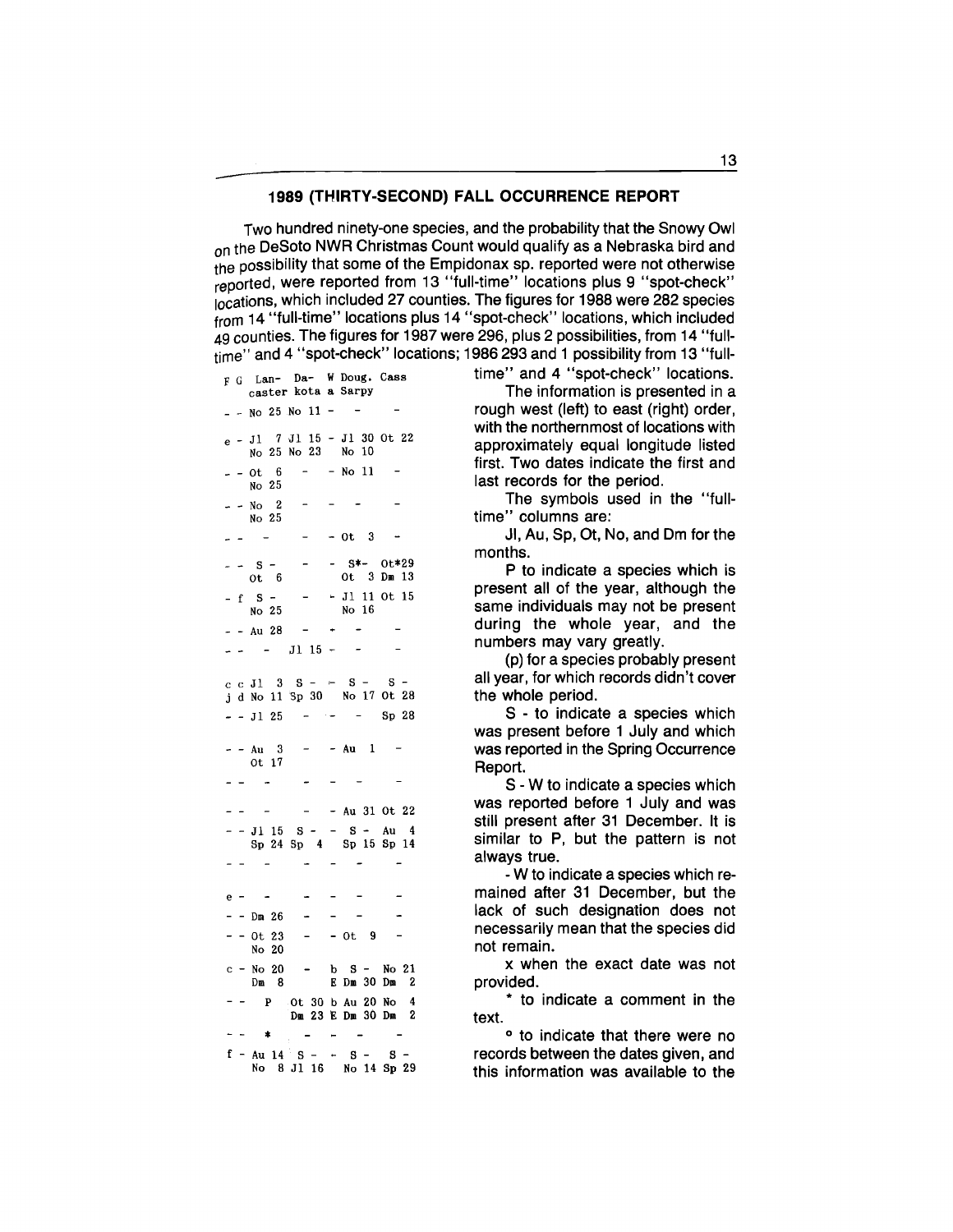|                              |    |                              | Scotts  |                             | Sioux Bluff Dawes                                                               |   |     | h coln                 |                  |         | A C Lin- B C Hall Knox D Pierce<br>Howard |   |            |                    |       |             |                                      | Polk   | Cedar                       |                 |  |
|------------------------------|----|------------------------------|---------|-----------------------------|---------------------------------------------------------------------------------|---|-----|------------------------|------------------|---------|-------------------------------------------|---|------------|--------------------|-------|-------------|--------------------------------------|--------|-----------------------------|-----------------|--|
| Green-winged<br>Teal         |    | Ot 10 Dm 16                  |         |                             | Au 15 Au 11 Au 16 1 - Sp 10 H - J1 9 Ot 21 -                                    |   |     | $Sp 19$ m              |                  |         |                                           |   |            | No 12              |       |             | $\overline{\phantom{a}}$             |        | Ot 22 Ot 20                 | $Dm = 5$        |  |
| Am. Black Duck               |    | $\overline{\phantom{a}}$     |         |                             |                                                                                 |   |     |                        |                  |         |                                           |   |            |                    |       |             |                                      |        |                             |                 |  |
| Mallard                      |    | Au 15                        |         | P                           | Au 15 r -                                                                       |   | o - |                        | P                | U       | E j Jl 1 S - 1 Jl 13 Sp 24 Ot 24          |   |            |                    |       |             |                                      |        | No 19 q No 19 No*19 Dm 5    |                 |  |
| Northern Pintail             |    | $\sim$ $ \sim$               |         | Au 25<br>Dm 16              | Ξ.                                                                              |   |     | Sp <sub>15</sub>       |                  |         | --Sp 10 k --                              |   |            | 0t 21              |       |             | $Sp 20 - No 16 Sp 24$<br>No 19 Ot 22 |        |                             |                 |  |
| Blue-winged Teal Au 15 S -   |    |                              |         | $0t\quad 5$                 |                                                                                 |   |     |                        | Sp 15 k          |         | -- S - q - Jl 9 S -- Au 14 Sp 24 Au 17.   |   |            | No <sub>3</sub>    |       |             |                                      |        | Ot 22 Au 20                 |                 |  |
| Cinnamon Teal                | Sp |                              | $1 S -$ | Jl 24                       |                                                                                 |   |     |                        | $\sim$ 100 $\mu$ |         | $- - Sp$                                  | 3 |            |                    |       |             |                                      |        |                             |                 |  |
| Northern<br>Shoveler         |    | Sp 29 Au 25                  |         | No 30                       |                                                                                 |   |     | - - Jl<br>Sp           | 1                |         | 1 k - Sp 3 Ot 14 - Sp 13                  |   | No         | - 3                |       |             |                                      |        |                             |                 |  |
| Gadwall                      |    | Sp 10 Jl                     | No      | 7<br>3                      |                                                                                 |   |     |                        |                  | k –     | -                                         |   | No         | $Sp 20 -$<br>3     |       |             |                                      |        | $Dm = 5$                    | Ot 24.          |  |
| American Wigeon              |    |                              |         | Sp <sub>20</sub><br>$Dm$ 16 |                                                                                 |   |     | - - No 15 k -<br>No 26 |                  |         |                                           |   | 0t<br>No   | 3                  | 2 -   |             |                                      |        | No 25                       | Ot 24 -         |  |
| Canvasback                   |    |                              |         | Sp <sub>23</sub><br>No 30   |                                                                                 |   |     | - - Ot<br>0t 15        | 1 k –            |         |                                           |   | No         | Ot 21 -<br>3       |       |             |                                      |        |                             | Ot 24 –         |  |
| Redhead                      |    | Au 15 S -                    |         | No 30                       |                                                                                 |   |     |                        |                  |         | $p - Sp = 3$ No                           |   |            | - 3 -              |       |             |                                      |        | $Dm = 5$                    | Ot 24 -         |  |
| Ring-necked<br>Duck          |    |                              | No      | Sp 20<br>- 2                |                                                                                 |   |     |                        |                  | k -     |                                           |   | No         | $0t 21 -$<br>3     |       |             |                                      |        | No 25                       | Ot 24 -         |  |
| Greater Scaup                |    |                              |         |                             |                                                                                 |   |     |                        |                  |         |                                           |   |            |                    |       |             |                                      |        | $Dm = 5$                    | $No = 5 -$      |  |
| Lesser Scaup                 |    |                              | No      | Ot 20<br>3                  |                                                                                 |   |     |                        |                  |         |                                           |   | No         | Ot 14 -<br>3       |       |             |                                      |        | No 25                       | Ot 24 –         |  |
| Oldsquaw                     |    |                              |         |                             |                                                                                 |   |     |                        |                  |         |                                           |   |            |                    |       |             |                                      |        | No 25                       | No 19 -         |  |
| Surf Scoter                  |    |                              |         |                             |                                                                                 |   |     |                        |                  |         |                                           |   |            | $0t$ 14 -          |       |             |                                      |        |                             | $No \quad 4 -$  |  |
| White-winged<br>Scoter       |    |                              |         |                             |                                                                                 |   |     |                        |                  |         |                                           |   |            |                    |       |             |                                      |        |                             |                 |  |
| Common Goldeneye             |    | -                            |         | No 30<br>Dm 16              |                                                                                 |   |     | Dm<br>$Dm$ 31          |                  | $1 - -$ |                                           |   | Dm         |                    |       | $2 - Dm$ 17 |                                      |        |                             | No 19 -<br>Dm 5 |  |
| Bufflehead                   |    |                              |         | Ot 20<br>No 30              |                                                                                 |   |     |                        |                  | k –     |                                           |   | Dш         | Ot 14 - No 16<br>2 |       |             |                                      |        | No<br>No 25                 | $5 -$           |  |
| Hooded Merganser             |    |                              | No      | 2                           |                                                                                 |   |     |                        |                  |         |                                           |   |            |                    |       |             |                                      |        | No<br>No 24                 | $4 -$           |  |
| Common Merganser             |    | $\qquad \qquad \blacksquare$ |         | Jl 24<br>No 30              |                                                                                 |   |     |                        |                  |         |                                           |   | No         | No 19              | $3 -$ |             |                                      |        | No 19 No<br>Dm              | 5 –             |  |
| Red-breasted<br>Merganser    |    |                              |         |                             |                                                                                 |   |     |                        |                  |         |                                           |   |            |                    |       |             |                                      |        | Dm. 5                       | $No = 5 -$      |  |
| Ruddy Duck                   |    | Au 15 S -                    |         | No 30                       |                                                                                 |   |     |                        |                  |         | $k - J1$ 13 Ot 21 -                       |   | Au 10 No 3 |                    |       |             |                                      |        | $0t$ 24 -                   |                 |  |
| Turkey Vulture               |    | Au 8 S –                     |         |                             | $S - H c S - e - J1 9 J1 23 - Au 12 S -$<br>Au 16 Sp 23 Sp 10 T Sp 20 0t 1 Au 5 |   |     |                        |                  |         |                                           |   |            |                    |       |             |                                      | Au 20  | J1 26 -                     |                 |  |
| Osprey                       |    |                              |         | Sp 8<br>Sp 21               | - i - Sp 15 d d Sp 3 - - Au 22 -                                                | n |     |                        |                  | e       |                                           |   |            |                    |       |             | Sp <sub>12</sub>                     |        | $0t$ 24 -                   |                 |  |
| Bald Eagle                   |    |                              |         |                             | Dm 9 No 2 S - - - No $15 - -$ Sp 3 Ot $14 -$ Dm 17 Sp 24 No 19 -<br>Dm 16 Ot 10 |   |     | Dm 31                  |                  |         | Dm $31$ Dm $2$                            |   |            |                    |       |             |                                      | – W    | $Dm = 5$                    |                 |  |
| Northern Harrier Au 16 Au 18 |    |                              |         |                             | $- F - 0t 20 R d J1 1 Au 27 - Sp 13$<br>Dm 16 W Dm 31 Z h Au 16 Ot 21           |   |     |                        |                  |         |                                           |   |            |                    |       |             |                                      | $\sim$ | Au 23 -<br>Sp <sub>23</sub> |                 |  |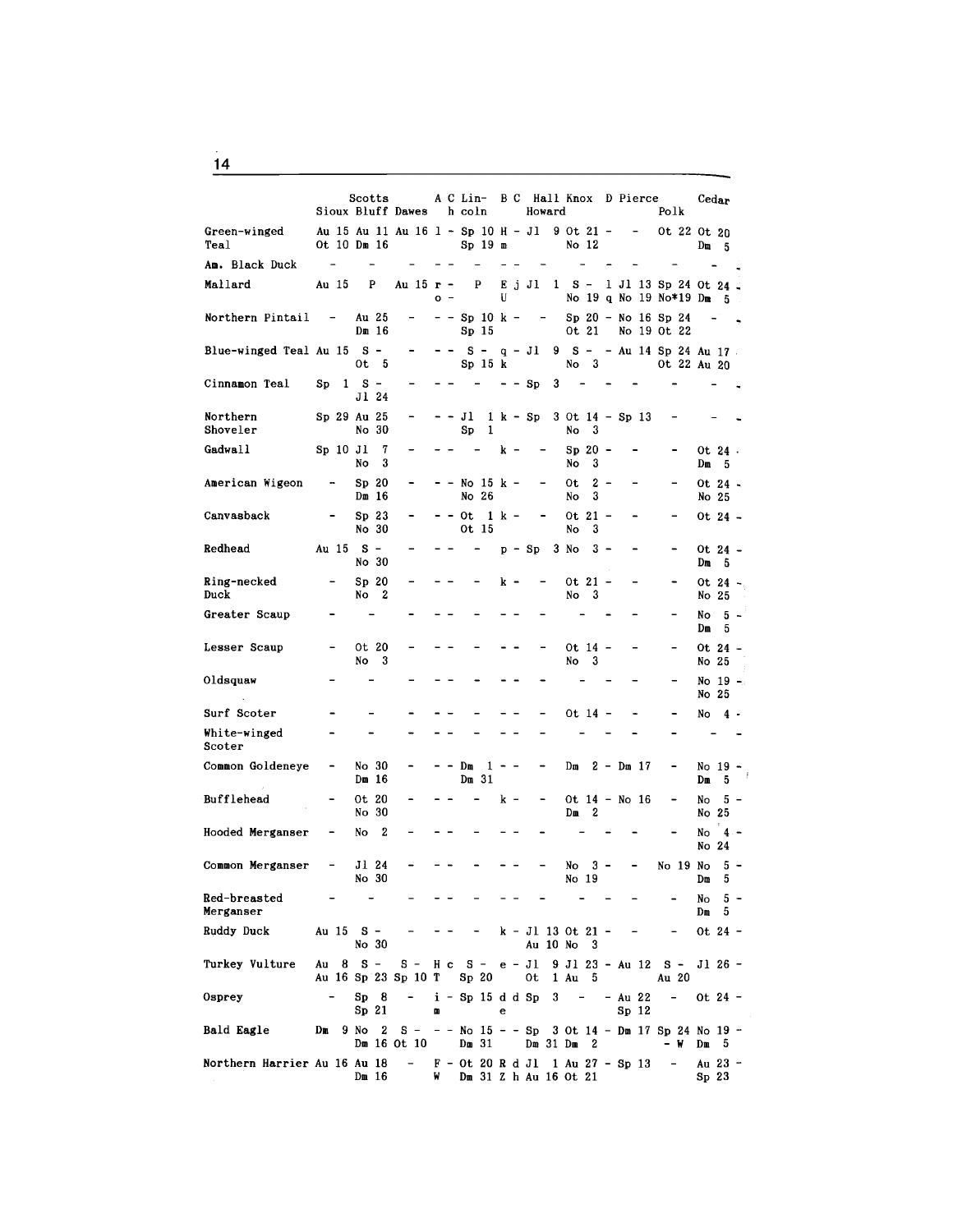F G Lan- Da- W Doug. Cass caster kota a Sarpy  $j$  - Au 23 No 7 b Au 16 No 11 No 25 Dm 23 Dm\*30 Dm 23 c e - <sup>p</sup>Jl 15 b S - Ot 22 Dm 23 E Dm 30 Dm 23  $h - 0t$  18 Sp 9 - 0t 11 Ot 22 No 11 Dm 23 Dm 30 \_ - Au 23 Sp 4 - Au 19 Ot 23 Au 29 No 16  $\sim$  $\sim$  $- -0t$  18  $- -0t$  11 No 11 Ot 29  $-$  - Ot 18 No 23 c Au 22 No 11 Dm 23 No 30  $- - 0t$  9 No 23 c Ot 1 No 10 E No 30 Ot 28 No 4  $- - 0t 27 - -$ No 30  $-$  Ot 28 No 4  $= -0t$  17 No 10 No 30  $- -0t$  6 No 21 - 0t 30 No 4 No 10 Dm 23 No 30  $\sim$   $\sim$  $\sim$  $-$  No 12 No 15 - - Ot 18 No 21 b Ot 15 No 21 Dm 5 c No 30 Dm 9 - No 12  $-$  No 24 No 18  $\sim$  $\sim$  $\sim$  $\sim$  $\sim$ - - No 21 - - No 12 No 17 - - No 11 No 21 c Ot 20 No 21 Dm 8 Dm 23 E Dm 30  $- -$  No 10  $\sim$ - No 6 No 21 No 30 No 25  $- -$  No  $10 - - -$  No  $*$  6 Dm 1 No 18  $-$  No 10 No 23 X No 17 Dm 4 Dm 8 Dm 23 Dm 5 Dm 29  $\sim$ - No 12 Dm 29  $Dm = 5$  $-$  Ot 18 No 21  $-$  Ot 11 No 9 No 23 No 30  $S - S - S - S - S - S -$ Ot 1 Au 22 No 4 Sp 10  $-$  - Ot 14 Sp 4 - Jl 4 Ot 20 Ot 11 Sp 30 - - Dm 5 No 24 b No 10 No 28 Dm 23 o Dm 30 Dm 29  $n - 0t 17$  $- X Sp 9 Sp 20$ Dm 17 No 30 Dm 4

compiler. Where information on shorter gaps in records was available to the compiler there is comment in the text.

The symbols used in each "spotcheck" column are specialized for each column, and are given in the text for that column. In most cases, these dates are from infrequent visits to the area (though in a few cases they are fairly frequent), so the whole half year isn't covered. The average reader can just take the symbols in these columns as indications that the species was present; those who want to know when and in which county the record was made can decode the column.

The number of species reported, contributors (to the extent known), and special comments, by counties and then by "spot-check" columns, are:

> Antelope, see Column D. Banner, see Scotts Bluff. Blaine, see Column B. Boone, see Column D. Brown, see Column B. Butler, see Column G.

Cass, Elmwood, 135 species, Gertrude Wood, reporter, Mark Brogie, Kevin DeGarmo, Babs and Loren Padelford, Donald Wood. Mrs. Wood commented: "The Pelican seen Om 13 was on the Platte River at Louisville. It could fly and did not seem injured. The Scarlet Tanager was seen at the Platte River State Park. The Rufoussided Towhee that came to a feeder in Mrs. Wood's yard Om 15 was of the Western race."

Cedar, Laurel, 146 species, David Stage, reporter, Mark Brogie, Lois Stage.

Chase (Ch), Wauneta, 60 species, Iola Pennington.  $a = J13$ ,  $b = J14$ , c  $=$  JI 6, d = JI 7, e = JI 11, f = JI 20. Cherry, see Column A.

Colfax, see Column G. Cuming, see column F. Dakota, South Sioux City, 118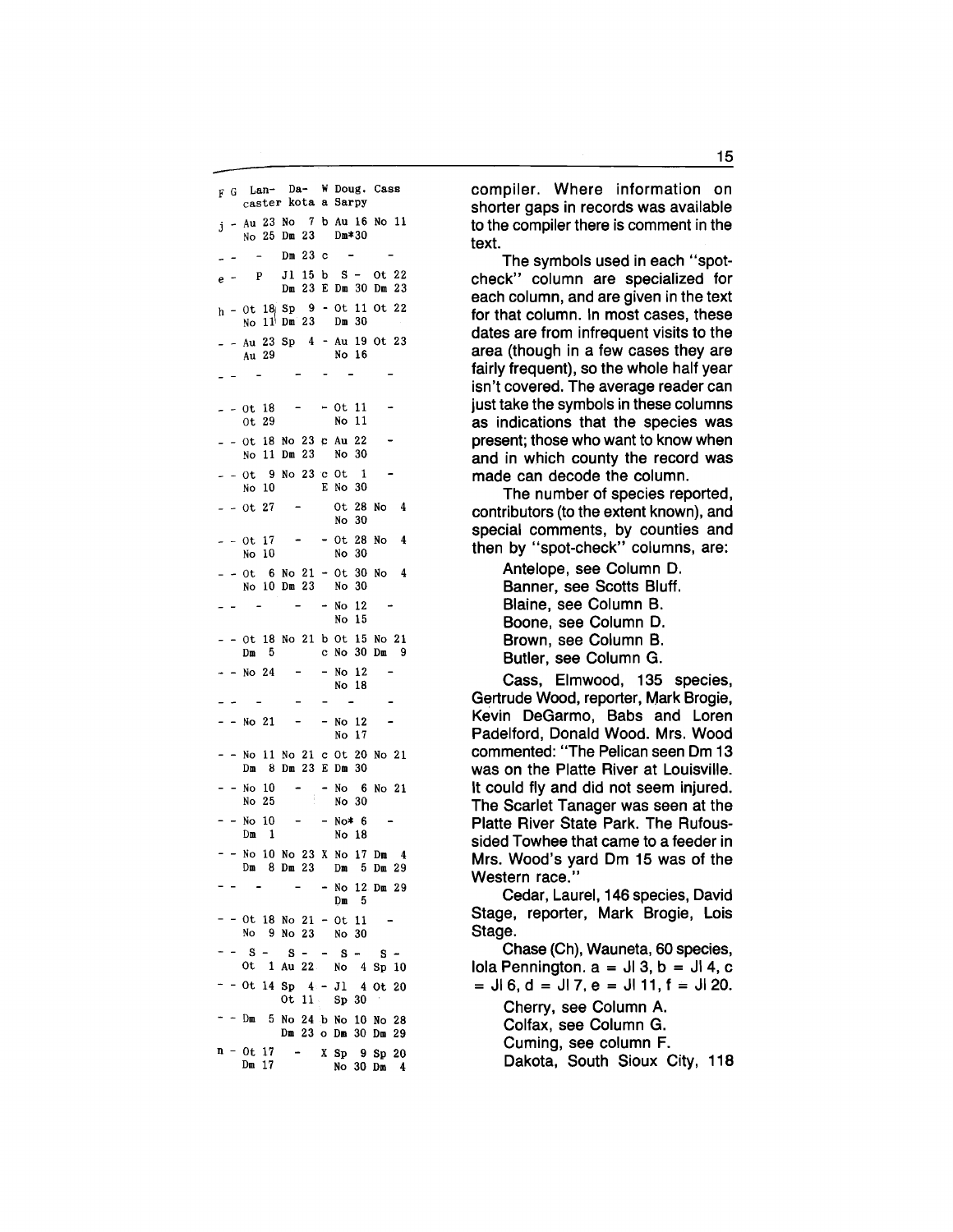Scotts A C Lin- B C Hall Knox D Pierce Cedar E<br>
Right Dawes h coln Howard Polk Sioux Bluff Dawes Sharp-shinned - Sp 23 - - - - d Dm 27 Sp 20 i Dm 16 Ot 22 Sp 25 -<br>Hawk Dm 16 Dm 16 Dm 31 Ot 21 r Dm 4 Cooper's Hawk  $-$  0t 14 i  $-$  Sp 10  $-$ Sp 25  $Red-shouldered$  - - - - - - - Sp 3  $\overline{a}$ Hawk Broad-winged H.  $\overline{a}$  $\sim$ ÷. Swainson's Hawk Au 8 Au 9 - t c S - c f Jl 1 Jl 23 b Au 14 Sp 24 S - -<br>Ot 10 Sp 2 1 d Sp 12 j Sp 10 e Sp 10 Sp 28 Red-tailed Hawk Au 8 (p) P D a S - G a (P) J1 22 g J1 13 P P g<br>Au 16 h c No 30 X i Dm 31 o Dm 16 h  $h$  c No 30 X i Ferruginous Hawk Au 16  $\sim$   $\sim$  $\overline{a}$ Sp 10 Rough-legged Ot 1 Dm 16 Dm 9 p - No 1 - - Dm 20 - - - Ot 3 Ot 23 -<br>
Hawk Dm 9 - No 1 - Dm 31 - - - W Dm 31  $H$ awk Dm 9 Dm 31 Dm 31 - w Dm 31 - W Dm 31 Golden Eagle Au 22 Dm 17 Jl 10 q - Dm 30 n - No 5 American Kestrel Au 5 P S - J b P r C - J l 23 A Au 13<br>Au 20 No 28 T f s 0 Dm 23 k Dm 17 Dm 23 k Dm 17 Merlin Au 22 No  $12 - - - - - - -$  Sp  $14 -$  Sp 28 No 26 No 4 Peregrine Falcon Ot 23 - Gyrfalcon  $-$  - - - - - - - 0t\* x - $\overline{\phantom{a}}$ Prairie Falcon Au 15 Dm 17 - - - - e e - No 19 - - Ot 5 No 10 - - Dm 9  $Dm$  9 k  $Dm$  7 Gray Partridge Jl 16 Jl 18 p j Sp 10 Ring-necked p (p) B a <sup>p</sup>t a Jl 9 <sup>p</sup>a p p p  $\overline{\phantom{a}}$ Pheasant q f k H e Greater  $\cdots$  - -  $\cdots$  -  $\cdots$   $\cdots$   $\cdots$   $\cdots$   $\cdots$   $\cdots$   $\cdots$   $\cdots$   $\cdots$  $\overline{\phantom{a}}$ Prairie-Chicken j Sharp-tailed  $-P$  - e -  $P$  c - Au 10  $\overline{\phantom{a}}$ Grouse the unit of the unit of the unit of the unit of the unit of the unit of the unit of the unit of the unit of the unit of the unit of the unit of the unit of the unit of the unit of the unit of the unit of the unit of Wild Turkey Au 15 P P i b P f b Jl 9 (p) - - Au<sup>0</sup> 13 (p) - -<br>p j f No 26 p j f No 26 Northern - Dm 16 - m a  $P$  - a - Jl 4 a Au 14 S - (p) -<br>Bobwhite f d Jl 23 j Dm 16 Au 20 Jl 23 j Dm 16 Au 20 Virginia Rail - - Au Jl 29 -  $\overline{a}$  $\overline{a}$  $\sim$ Sora Jl 23 - Sp 13 Sp 27 - Sp 14 American Coot Au 15 S - - - - S - k j Jl 1 Jl 22 - Sp 13 No 8 Ot 24 -Sp 6 No 2 Au 28 p Ot 18 No 12 Ot 28 No 15 Dm 5 Sandhill Crane - 0t 7 Sp 27 1 - 0t 10 k - 0t 10<br>0t 19 No 20 m 0t 30 Dm 11 Ot  $19$  No  $20$  m Whooping Crane  $*$   $*$   $*$   $-$  0t\*13  $\overline{\phantom{a}}$ No 4 Black-bellied - - - - - - - - - - Au 12<br>Plover 0t 28  $\overline{\phantom{a}}$ Plover 0t 28 Lesser  $- - - - - - - k - - - - -$  Sp 11 Golden-Plover Sp 13 Semipalmated - - - - - - Jl 31 Jl 29 - Au 3 - - g<br>Plover - - - - - - Au 9 Sp 2 i Plover Au 9 Sp 2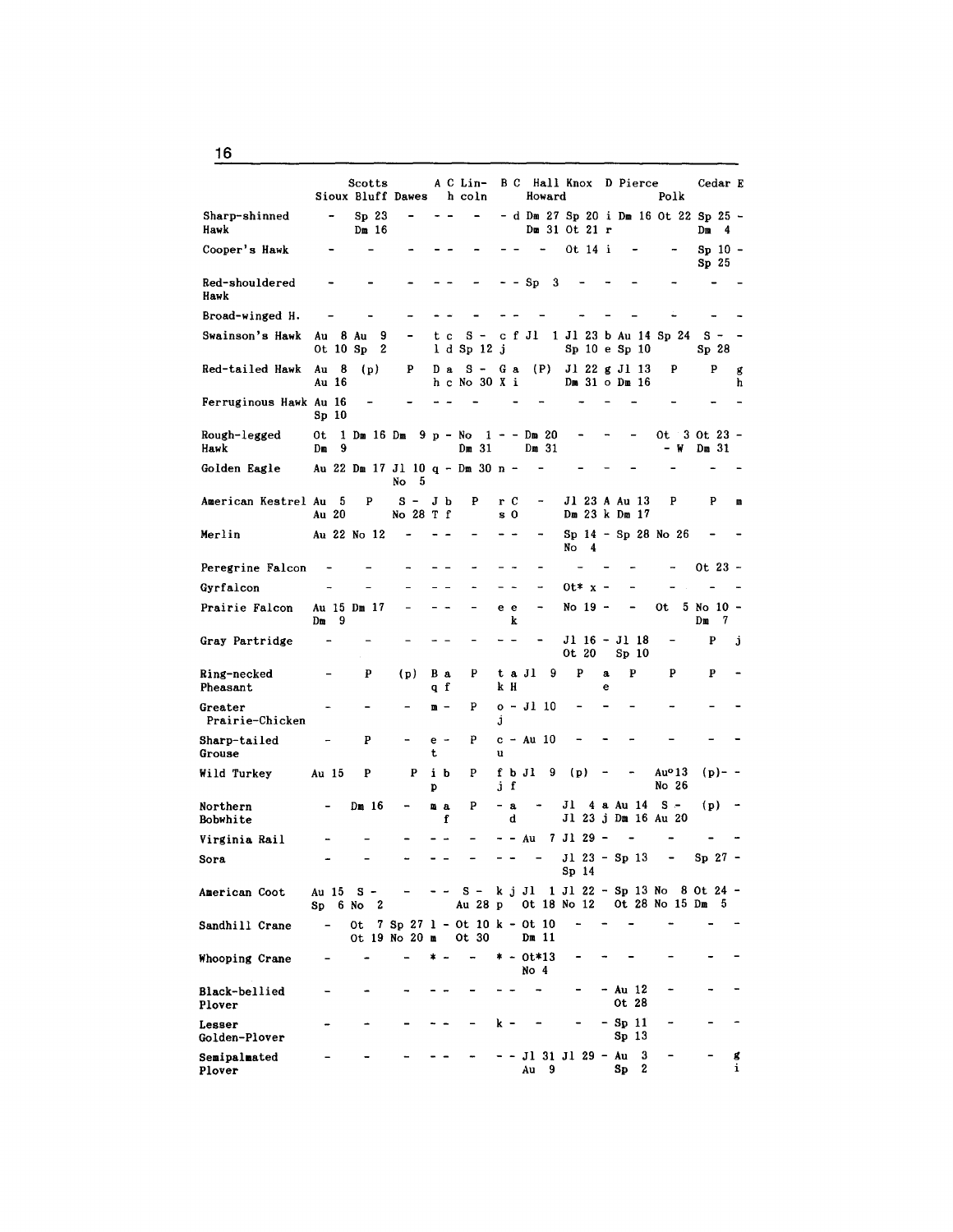F G Lan- Da- W Doug. Cass caster kota a Sarpy  $-$  0t 27 Dm 19 X Sp 9 Au 10 Dm 17 Dm 24 Dm 26 - Dm 17 Sp 16  $s -$ No 20 - Sp 22 Sp 23 - Sp 26 Sp 20  $h - J1* 3$ Qt 17  $s$ p b p p c Dm 30 E n  $\overline{a}$ X No 10 No 16  $-$  - Dm 17 f Dm 31  $\hat{\mathcal{L}}$  $Dm 19 - Ot 17$  $\sim$   $\sim$  $A$  e Au  $3$  P e P P<br>  $\frac{1}{1}$  Dm 31 X 1 Dm 31 - Ot 13  $\overline{a}$ Ot 14 - Sp 20  $\overline{a}$  $n - 0t$  13  $\overline{a}$ Dm 26  $\,$  h  $\,$ j  $B - P$  P  $X (p)$  p n  $\overline{a}$  $X$  P (p)  $C - S - S - b$  p p p D - Dm 3 Au <sup>121</sup> - Sp 15  $\overline{\phantom{a}}$ Ot 21 e - Sp *1* Jl 15 - S - Ot 22 No 25 No 13 No 16 0t 11 No 6 e - Au 3 Au 12 - Au 1 Au 24

species, Bill Huser, reporter, Mark Brogie, Jerry Probst.

Dawes, Crawford, 70 species, Jim Minyard, Mark Brogie, reporters. Mr. Minyard's records are from around home near Crawford; Mr. Brogie's records (JI 7-9, Au 15 and 16, Dm 9) were from other parts of the county.

> Dixon, see Column E. Dodge, see Column G.

Douglas (and Sarpy), Omaha and Bellevue, 210 species, Tanya Bray, R. G. Cortelyou, Ruth Green, Alan G. Grenon, C. E. Johnson, Babs and Loren Padelford, reporters, Mark Brogie, Alice Rushton. There were gaps in observations of Pelican from JI 4 to Sp 9, Green-winged Teal Au 16 to Ot 23, Parula JI 27 to Sp 2. A Hooded Merganser was seen JI 13. Ruth Green's column in A Bird's Eye View (XVIII, 1, 5) mentioned a Brown Thrasher over-wintering in Eunice Levisay's yard and that the late (No 28) Northern Oriole at Duane Bright's was a female. A couple of brown Rufoussided Towhees were at the Charles Burnett's No 28.

Garfield, see Column C.

Greeley, see Column C.

Hall (and Howard), Cairo and Grand Island, 134 species, Paul Bedell, Wm. Lemburg, Helen Seim, reporters, Gary Lingle. See the Whooping Crane Report, page 33, for details on two confirmed sightings in Hall Co. and one in Howard Co. Mr. Lemburg noted that his records of No 23 and Dm 9 for Burrowing Owl in Hall Co. were very late. He recorded Woodcock in adjacent Merrick Co. Ot 15 and 18.

> Hamilton, see Polk. Holt, see Column C. Howard, see Hall.

Keya Paha, see Column B.

Knox, Creighton, 161 species, Mark Brogie, reporter. The Gyrfalcon was reported in "late October" (Newsletter, 1989:6:4).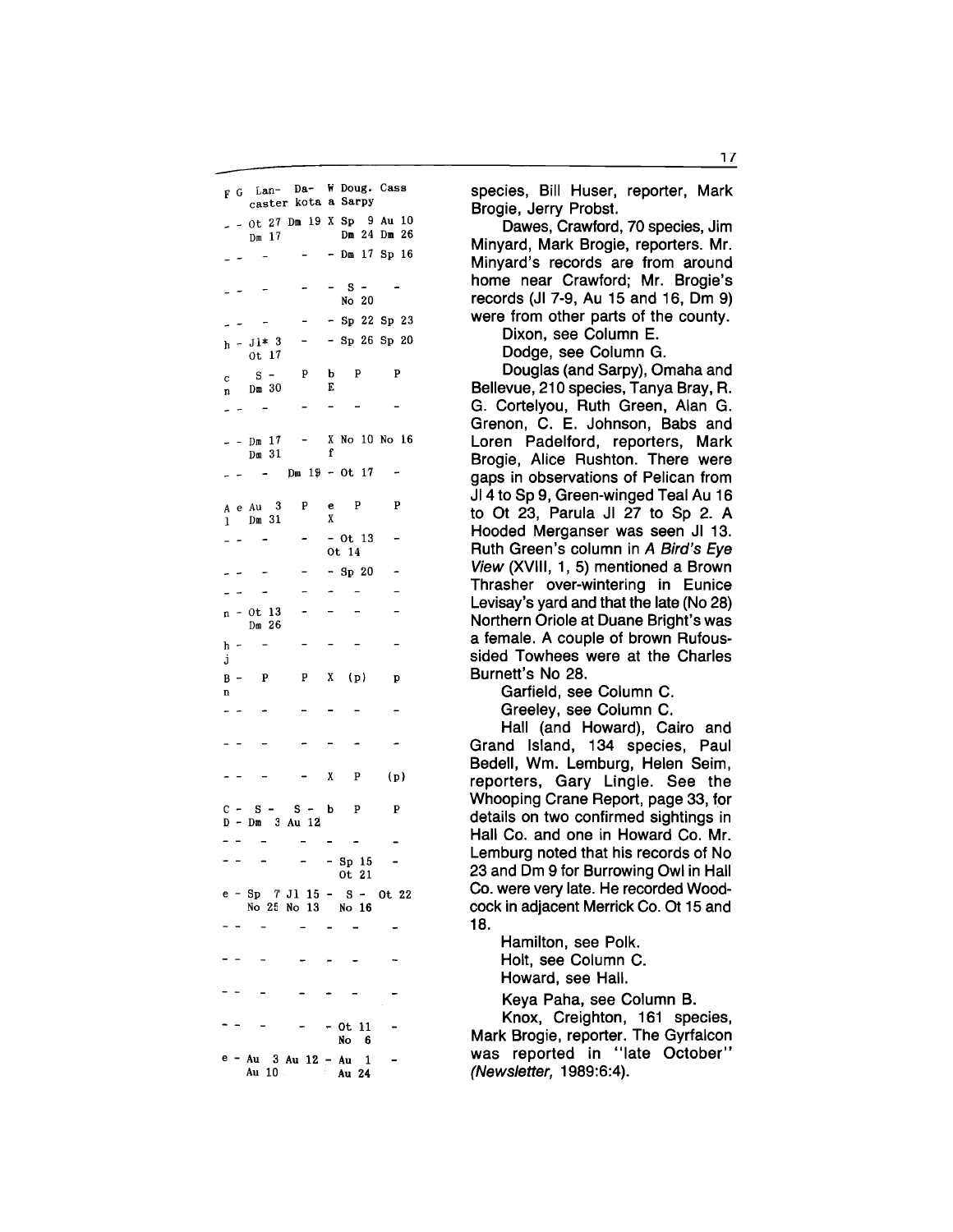|                                    |             | Scotts<br>Sioux Bluff Dawes                |             |     | A C Lin-<br>h coln                      |                          | B C                      |                | Howard     | Hall Knox                                     |   | D Pierce                    | Polk                           | Cedar 1              |   |
|------------------------------------|-------------|--------------------------------------------|-------------|-----|-----------------------------------------|--------------------------|--------------------------|----------------|------------|-----------------------------------------------|---|-----------------------------|--------------------------------|----------------------|---|
| Piping Plover                      |             |                                            |             |     |                                         |                          |                          | Au             | 4          |                                               |   | Jl 31<br>Sp <sub>13</sub>   |                                |                      |   |
| Killdeer                           | Au 15       | $s -$<br>Sp 21 Dm 16 Au 16 m f Sp 2 T b Jl | Au<br>81a   |     | $S -$                                   |                          | I a                      | $S -$          |            | $s -$<br>1 Ot 21 k Ot 28 Ot 22 No 19          |   | 8<br>A Jl                   | $s*-$                          | s -                  | g |
| Bl-necked Stilt                    |             | $Sp*21$                                    |             |     |                                         |                          |                          |                |            |                                               |   |                             |                                |                      |   |
| American<br>Avocet                 | Au 16       | $S -$<br>Au 25                             |             |     | Sp <sub>15</sub><br>Sp 17               | $\overline{\phantom{0}}$ |                          | - Jl 13        | Sp 10      |                                               |   |                             |                                |                      |   |
| Greater<br>Yellowlegs              |             | Au 11<br>Au 28                             |             | 1 - |                                         |                          |                          |                |            | k - Jl 12 Jl 24 - Au<br>Au 15 No 12           |   | Sp <sub>13</sub>            | 3 Ot                           | $8$ J1 26 g<br>Ot 24 |   |
| Yellowlegs sp.                     |             |                                            |             |     | JI<br>5<br>Sp                           |                          |                          | $1 - -$ No     | 5          |                                               |   |                             | Ot 15                          |                      |   |
| Lesser<br>Yellowlegs               |             | Au 15 Jl 24<br>Sp <sub>23</sub>            |             | ı - |                                         |                          |                          | $k - J1$<br>Au |            | 1 Jl 22 - Au<br>3 Au<br>5                     |   |                             | 3 Au 20 Jl 26 g<br>Sp 13 No 22 |                      |   |
| Solitary<br>Sandpiper              |             | Au 25                                      |             | e - |                                         | k                        |                          | c – Jl         |            | 5 Jl 24 - Au 12<br>Jl 21 Au 27                |   | Au 23                       | -                              | Jl 26 -              |   |
| Willet                             |             | Sp <sub>23</sub>                           |             |     |                                         |                          |                          |                |            |                                               |   |                             |                                |                      |   |
| Spotted<br>Sandpiper               |             | Jl<br>Sp <sub>23</sub>                     | 7 Au 16 i - |     |                                         | d<br>е                   | $\overline{\phantom{0}}$ |                | $s -$      | J1 22<br>Au 28 Au<br>- 5                      |   | Sp <sub>13</sub>            | $-$ J1 31 Au 13 J1 26 g        | Au<br>9 h            |   |
| Upland                             | 7<br>Au     | $\overline{\phantom{a}}$                   | Au 15 - -   |     | $S -$                                   |                          |                          | - a Au 28      |            | $S -$                                         |   | a Jl 13                     | s -                            | s - -                |   |
| Sandpiper<br>Long-billed<br>Curlew | Au 16       | Au 10 Au 11                                |             |     | $\mathbf{1}$<br>Sp<br>s<br><b>Au 20</b> |                          | b                        |                |            | Jl 29                                         |   |                             | Au 23 Jl 23 Jl 23              |                      |   |
|                                    |             |                                            |             |     |                                         |                          |                          | - Jl 27        |            |                                               |   | - Jl 31                     |                                |                      |   |
| Ruddy Turnstone<br>Sanderling      |             | Au 25<br>Sp <sub>23</sub>                  |             |     |                                         |                          |                          | Jl             | 1          |                                               | - | Sp<br>2<br>Sp <sub>13</sub> |                                |                      |   |
| Semipalmated<br>Sandpiper          | Au 15       |                                            |             |     |                                         |                          |                          | Au             |            | J1 21 J1 22 - Au 13 Au 20<br>3 Au<br>5        |   | Sp 13                       |                                |                      | g |
| Western<br>Sandpiper               |             |                                            |             |     |                                         |                          |                          |                |            |                                               |   | - Au 13<br>Sp 11            |                                |                      |   |
| Least<br>Sandpiper                 | Au 15       |                                            |             |     |                                         |                          |                          | k - Jl<br>Au   |            | 9 Jl 22 - Au<br>7 Au<br>5                     |   | Sp <sub>13</sub>            | 3 Sp 24                        |                      |   |
| Wh-rump Sandp.                     |             |                                            |             |     |                                         |                          |                          |                |            |                                               |   |                             |                                |                      |   |
| Baird's<br>Sandpiper               | Au 15 Au 11 | Sp <sub>23</sub>                           |             |     |                                         |                          |                          |                |            | J1 14 J1 24 - J1 31<br>Au 15 Au<br>5          |   | Sp 13                       |                                |                      |   |
| Pectoral<br>Sandpiper              | Au 15       |                                            |             |     |                                         |                          |                          | Au             |            | J1 12 J1 23 - Au 3 Sp 24 J1 26 g<br>3 Au<br>5 |   | Sp 13                       |                                |                      |   |
| Dunlin                             |             |                                            |             |     |                                         |                          |                          |                |            |                                               |   | - Ot 28                     | -                              | $J126 -$             |   |
| Stilt<br>Sandpiper                 | Au 15       |                                            |             |     |                                         |                          |                          | Au             | J1 19<br>3 |                                               |   | - Sp 11                     |                                |                      |   |
| Buff-breasted<br>Sandpiper         |             |                                            |             |     |                                         |                          |                          |                |            |                                               |   | - Au 13<br>Sp <sub>11</sub> |                                |                      |   |
| Peep                               |             | 0t.<br>- 5                                 |             |     |                                         |                          |                          |                |            |                                               |   |                             |                                |                      |   |
| Short-billed<br>Dowitcher          |             |                                            |             |     |                                         |                          |                          |                |            | J1 22<br>J1 29                                |   |                             |                                |                      |   |
| Dowitcher sp.                      |             |                                            |             | 1 - |                                         |                          |                          |                |            |                                               |   | - Au 12 Ot                  | - 8<br>Ot 15                   |                      |   |
| Long-billed<br>Dowitcher           |             |                                            |             | 1 - |                                         |                          | - -                      | Au             |            | Jl 17 Jl 29 - Au<br>4 Au<br>5                 |   | 3                           |                                |                      |   |
| Common Snipe                       | Au 16 No    | 1<br>Dm 20                                 |             | o - |                                         |                          |                          |                |            | k - No 15 Sp 14 t Au 14 Ot                    |   |                             | - 8<br>Ot 22                   |                      |   |
| Am. Woodcock                       |             |                                            |             |     |                                         |                          |                          | - - Jl*17      |            |                                               |   |                             | $\blacksquare$                 | ot 18 -              |   |

 $\mathcal{L}_{\mathbf{r}}$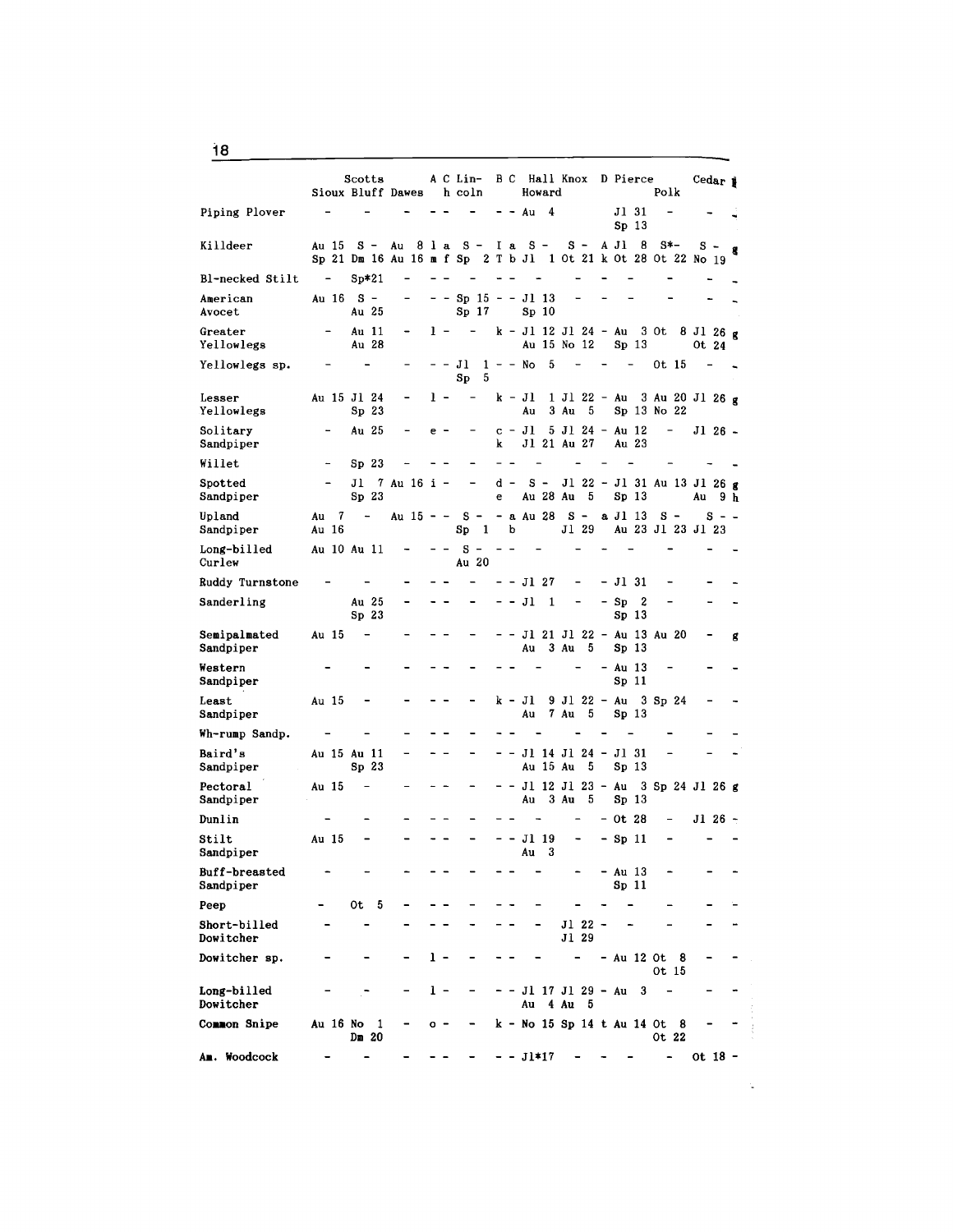F G Lan- Da- W Doug. Cass caster kota a Sarpy  $-$  s - s -Sp 20 Au 27  $c \ c \ S - S - S - S - S - S$  $j$  No 26 Au 22 No 16 No 7  $\sim$  $\sim$  $-$  Au 22 Jl 15 - Au 22 Sp 28<br>0t 4 0t 23  $j$  0t 4 e - Au 3 Jl 15 - Au 19 Sp 28  $j$  Sp 14 Au 12 Sp 6  $B - J1 29 - Au 7 Sp 14$ <br>  $B - N0 2$   $Sp 11$ Sp 11  $\mathbf{i}$ e - Au 28 **Contract Contract**  $\sim$  $c - Au$  23 S - - S - Ot 17 j Sp 13 Au 22 Sp 15  $c - Au$  16 - - S - J1 1 f J1 6 J1 14  $- Au 29 - - Sp 6$  $h - Au$  10 Au 9 + Au 1 j Au 29 Sp 6 - - Au 22 Au 9 - Sp 6 Sp 14 Ot 18 e - Au 3 Jl 15 - Au 1 Sp 23 Au 29 Au 9 Sp 23  $Sp$  6 Sp 14  $\overline{a}$   $\overline{a}$  $j - Au$  10 - - Sp 6 B - Au 3 Jl 15 - Jl 30 Sp 14 Au 30 Au 9 Sp 11  $\blacksquare$  $h - -$  J1 15 - Au 19<br>i Au 22  $\overline{a}$ Au 22 - Au 19 Sp 6 h -  $\overline{\phantom{a}}$ - Au 22 Sp 6  $-$  Sp 6 Sp 15 Dm 29 Ot 23 Ot 11

Lancaster, Lincoln, 180 species, Larry Einemann, Thomas E. Labedz, Norma Johnson, Paul and Karla Kaufman, Mabel B. Ott, Babs and Loren Padelford, reporters, Joe Gubanyi, Ken Reitan, Gertrude Wood. Barheaded and Swan Geese were reported, but there was no reason to believe they were other than escapees. There was a gap in Swainson's Hawk observations from JI 15 to Ot 1. The Redpoll was seen in early December (Newsletter 1990:1:4).

Lincoln, North Platte, 108 species, Mrs. Howard Wyman, reporter, members of the Tout Bird Club. The Varied Thrush was seen by Greg Hoover, Margaret Morton, Carol Somerhalder, and Wilma Wyman at a feeding station at a home north of North Platte. Many large pines and spruce are close to the station, affording good protection for the birds. The drinking water seemed to be the chief attraction for the Thrush.

Logan, see Column A. Loup, see Column B. Madison, see Column D. Merrick, see Hall and Polk. Pierce, 113 species, Mark Brogie,

reporter, Babs and Loren Padelford. Platte, see Column D.

Polk (and parts of Hamilton, Merrick and York) Polk, 104 species, plus the Empidonax sp. and a possible Baybreasted Warbler, Norris Alfred, reporter, Lennis Lind, Lee Morris, Steve Wilson. Great Blue Heron, Canada Goose, and Mallard were seen Ja 1. There were gaps in observations of Wood Duck from JI 16 to Sp 26, Killdeer JI 30 to Ot 8, Magpie JI 23 to Ot 22, White-breasted Nuthatch JI 9 to Ot 22, Eastern Bluebird JI 2 to Sp 24, Loggerhead Shrike JI 30 to No 26, Yellow Warbler JI 2 to Sp 27, Song Sparrow Ot 8 to Om 3, and Whitethroated Sparrow Ot 15 to Om 24. On Ot 15 Mr. Alfred saw what was "fairly definitely" a Bay-breasted Warbler.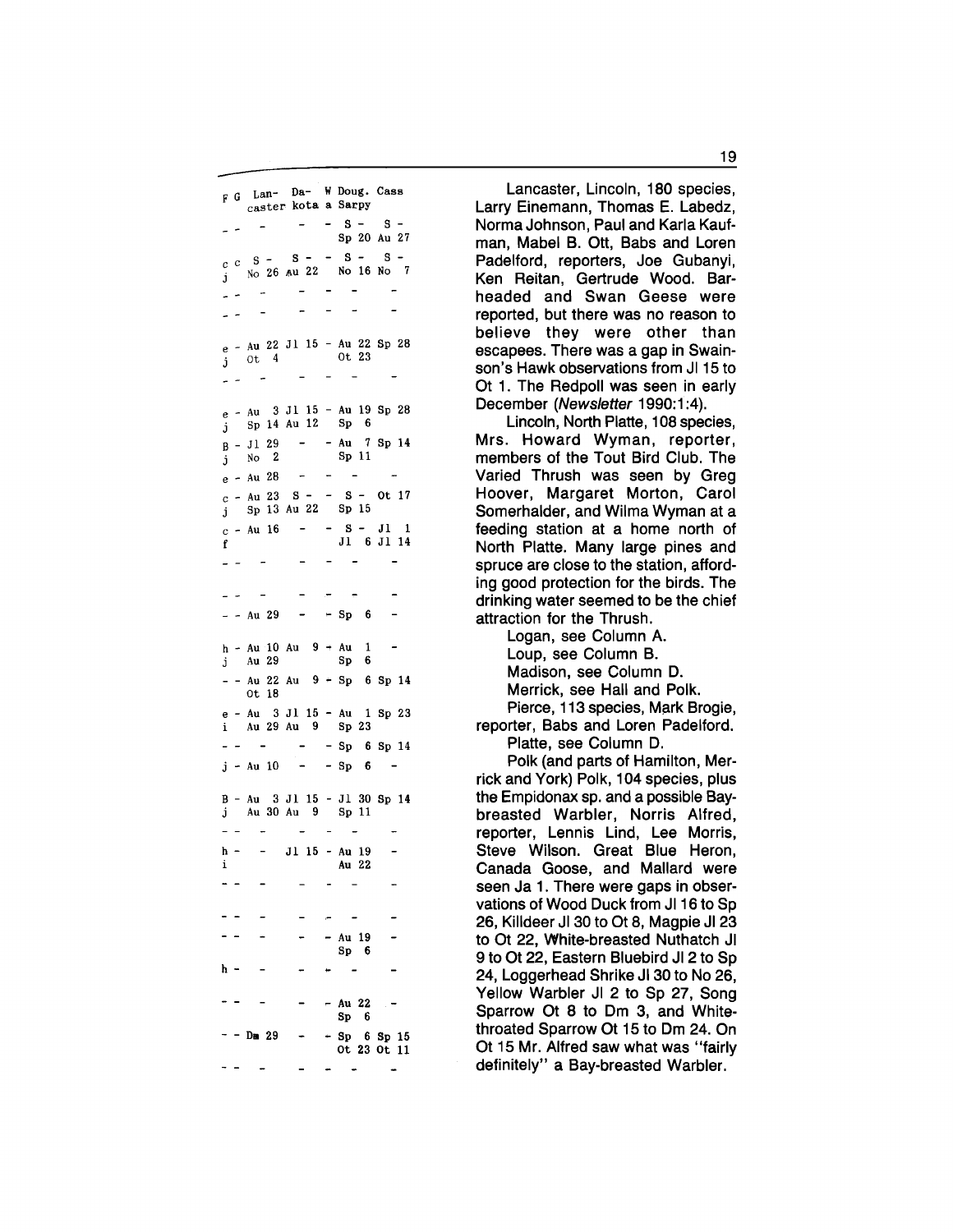Scotts A C Lin- B C Hall Knox D Pierce Cedar<br>Bluff Dawes h coln Howard Polk Sioux Bluff Dawes Wilson's Au 15 Au 11  $1 - Sp$   $1 - -Au$  10  $\ddot{\phantom{a}}$ Phalarope Sp 1 Sp 20 Sp 10 Red-n. Phalarope - Sp 11  $\overline{\phantom{a}}$  $\sim$   $\sim$  $\ddot{\phantom{a}}$  $\frac{1}{2}$  $\overline{\phantom{a}}$  $\blacksquare$  $\ddot{\phantom{a}}$ Franklin's Gull Au 5 S - Ot 14 - Sp 2  $\overline{a}$ Ot 28 . Ot 5 Sp 13 Bonaparte's Gull Ot 14 -  $\overline{a}$  $\overline{a}$ Ot 28 .  $l - S - k j Jl 24 Jl 22 l Jl 8 0t 22 Au g - 0t 15$  Dm 2 0t 28 No 3 Dm 5 Jl 7 Ring-billed Gull No 30 Ot 28 No  $3$  Dm  $5$ Herring Gull No 14  $J1$  1 - - - No 3 -Ot  $24 -$ <br>Dm  $5$ Ot 30 No 16  $-5$ Thayer's Gull Dm 5 - Glaucous Gull No  $24$  -<br>Dm  $5$ Caspian Tern  $Sp<sub>14</sub>$  $\overline{\phantom{a}}$ Common Tern  $\ddot{\phantom{0}}$ Forster's Tern  $\overline{a}$  $S - Au = 5$ Jl 26 - Jl 31 Least Tern  $-$  - Au 7 S  $\overline{a}$  $\blacksquare$ Sp 14 Black Tern  $- - J1 6 S - - J1 8$  $\bf{a}$ c Au 5 Sp 2 <sup>p</sup>s - J a p  $-$  b (p) (p) E Au 3 P<br>i Sp 2 Rock Dove (p) p  $\overline{\phantom{0}}$  $Sp 20 d d$  i i  $Sp$ Ea  $S - S - A J1 8$ Mourning Dove Au 5 s a a s -  $S S - e$ <br>No  $5 g$ T d No 1 L f Jl 1 No 12 n Sp 13 No 19 Ot 26 Dm 18 Black-billed  $\overline{a}$  $- J1 1 S S - -$ <br>Jl 20 Cuckoo Jl 24 Jl 4 Yellow-billed - e Jl 1 - a Jl 9 Au 1 - S -Jl 23 S - c<br>Au 13 Sp 11 Au 27 Jl 14 Au 13 Jl 15 Cuckoo Barn Owl Au 20  $\overline{a}$ Eastern Au 21  $j - S -$ <br>m Sp 6 s - (p) (p)  $\overline{a}$ Screech-Owl Jl 5 Great Horned Owl (p) (p) (p) p - p d - Au 10 (p) - Au 23 (p) p gm Dm 16 Snowy Owl Burrowing Owl Ot 10 s -  $\begin{array}{cc} a & S & - \\ S_D & 5 \end{array}$  $J1*31$ Au 23  $Sp$ Dm 9 Barred Owl  $\overline{a}$ Long-eared Owl No 13 No 19 Short-eared Owl Common Au 5 S - S - Au 30 Sp 18 Ot 15 - a S - a a S - S - c Au 26<br>Au 20 c J1 9 Sp 16 f Sp 13  ${\bf s}$ Nighthawk c Jl 9 Sp 16 f Sp 13 Jl <sup>10</sup> Common Poorwill Au  $10$ <br>Sp  $3$  $\overline{a}$ e -  $S_{\mathbf{D}}$ Whip-poor-will Jl 4  $s -$ Jl 22 Chimney Swift Au 24 S a S - - b S - S - f Au 23 S - S - e d Au 15 e Jl 9 Sp 21 h Sp 10 Au 27 Sp 21 Sp 5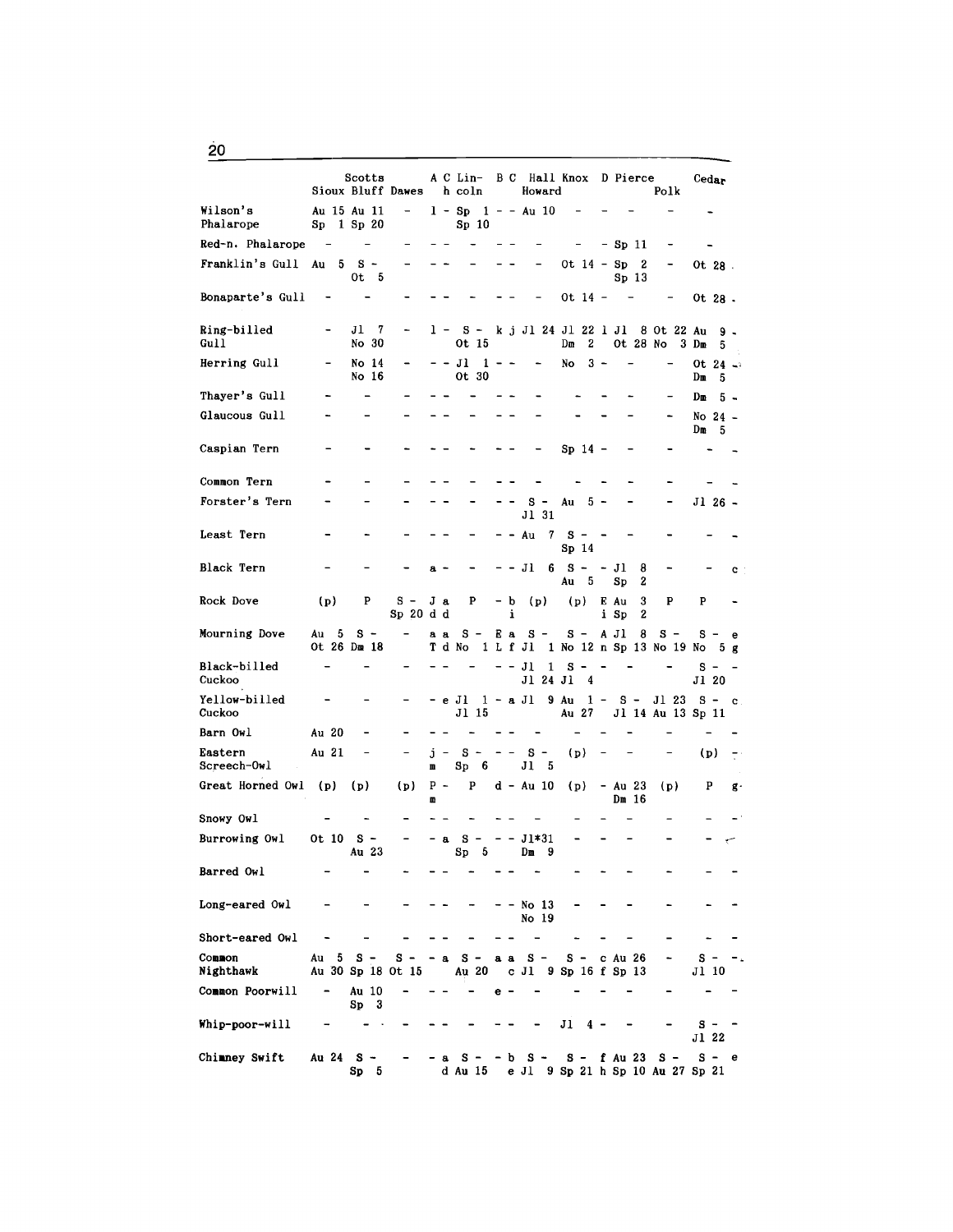|         |        | F G Lan- Da- W Doug. Cass<br>caster kota a Sarpy           |                 |   |                                                 |                        |
|---------|--------|------------------------------------------------------------|-----------------|---|-------------------------------------------------|------------------------|
|         |        |                                                            |                 |   |                                                 | $Sp$ 29                |
|         |        |                                                            |                 |   |                                                 | 0t <sub>5</sub>        |
|         |        |                                                            |                 |   |                                                 |                        |
| i.      |        | - Au 29<br>ot 29                                           |                 |   | $-$ Sp 22 Sp 21<br>No<br>12                     |                        |
|         |        | - 9<br>Au<br>No 25                                         |                 |   | 0t<br>6<br>6<br>No                              |                        |
| h.<br>i |        | $\overline{a}$<br>S.<br>$Dm = 8$                           |                 |   | b Au<br>Dm                                      | $1$ Sp $21$<br>5 No 29 |
|         |        | Au 22<br>Dm 8                                              |                 |   | 0t<br>5<br>Dm                                   | 9 Ot 22                |
|         |        |                                                            |                 |   | - No 6                                          |                        |
|         | -      |                                                            |                 |   |                                                 |                        |
|         |        | Sp <sub>6</sub><br>Sp 9                                    | $\sim$ $\alpha$ |   | - Au<br>2<br>Sp <sub>5</sub>                    |                        |
|         |        | $- J1 20$                                                  |                 |   |                                                 |                        |
|         |        | $-$ Au 28 Au 9 - J1 11<br>Sp <sub>20</sub> Sp <sub>1</sub> | $\overline{4}$  |   | $\mathbf{1}$<br>Au                              |                        |
|         |        | 3<br>J1<br>$\vec{ot}$<br>-3                                |                 |   | s<br>$\blacksquare$                             | s<br>Au 22 Au 28       |
|         | j -    | 3<br>Au<br>Sp <sub>13</sub>                                |                 |   | S.<br>Sp<7                                      |                        |
| c<br>n  | с<br>e | P                                                          | $\mathbf{P}$    |   | $X$ P                                           | (p)                    |
|         | Dа     | $S -$                                                      | $S - X S -$     |   |                                                 | $S -$                  |
| j<br>-  |        | A Dm 31 Dm 31 Dm 28 No 10<br>- Au 20                       |                 |   |                                                 | s                      |
|         |        |                                                            |                 |   |                                                 | $J1$ 3                 |
| c.      |        | S.<br>$\overline{\phantom{0}}$<br>Au 26 J1 7 Sp 5          | $S -$           |   | $-$ S $-$                                       | $JI$ 8                 |
|         | h —    |                                                            | $\epsilon$      |   |                                                 |                        |
|         |        |                                                            | $(p)$ Dm 26 X   |   | P                                               | s                      |
|         |        |                                                            |                 |   |                                                 | $J1$ 1                 |
|         |        | P                                                          | P.              | X | P                                               | P                      |
|         |        |                                                            |                 | X |                                                 |                        |
| e       |        |                                                            |                 |   |                                                 |                        |
|         |        | Ot 22<br>Dm 17                                             |                 |   | (p)                                             | Au<br>5                |
|         |        | Dm $17 - X$ -<br>Dm 30                                     |                 |   |                                                 |                        |
| m       |        |                                                            | $-$ Dm 23 X     |   |                                                 |                        |
|         |        | $\mathbf{s}$                                               |                 |   | $S - S - S - S - S -$<br>Ot 4 Sp 28 Sp 30 Au 29 |                        |
|         |        |                                                            |                 |   |                                                 |                        |
|         |        |                                                            |                 |   |                                                 |                        |
|         |        | $F e S - S - S - S -$                                      |                 |   |                                                 |                        |
|         | f      |                                                            |                 |   | Ot 15 Au 12 Ot 15 Jl 1                          | S.                     |

Rock, see Column B.

Sarpy, see Douglas.

Scotts Bluff, Gering, 144 species, Alice Kenitz, reporter, Joyce Brashear, Felix Koenig, Lucy Koenig, Brad McKinney, Nora Mae Vance. Mrs. Kenitz was not given the date for the Pelican sighting - just July. The Blacknecked Stilts (8) were seen at Lake Alice by US Fish and Wildlife personnel. The Eastern Bluebird and the Northern Mockingbird were seen in northern Banner Co.

Seward, see Column G.

Sheridan, see Column A.

Sioux, (Mitchell is the Hughson's post office, but they live in southern Sioux Co.), 135 species, David and Helen Hughson, reporters, Paul Bedell, Mark Brogie, David Stage. See page 27 for information on the Sage Sparrow.

> Stanton, see Column F. Thomas, see Column A. Wayne, see Column E.

Washington (Wa), DeSoto NWR, 69 species, Alan G. Grenon, reporter, Mark Brogie, Ruth Green, Melinda Rosenbaum, Jerry Toll.  $a = Jl$  25, b  $=$  No 11, c = No 15, d = No 18, e  $=$  Dm 3, f = Dm 16, g = Dm 18, h  $=$  No 29, X  $=$  Christmas Count Dm 16 (which includes Iowa as well as Nebraska). If there were more than one Nebraska record and the species was reported on the Christmas Count after the last Nebraska record, that last record is capitalized.

Wheeler, see Column C. York, see Polk.

Column A, 102 species, Cherry (C), Logan (L), Sheridan (S), and Thomas (T). Mark Brogie, Fall Field Day participants. See Whooping Crane Report, pages 33 through 35, for details on a probable sighting on the Brown/Cherry line, and an unconfirmed sighting in Cherry Co.  $a = Au$ 6 (C),  $b = Au 6$  (S),  $c = Au 9$  (C), d  $=$  Au 9 (S), e = Au 16 (C), f = Au 23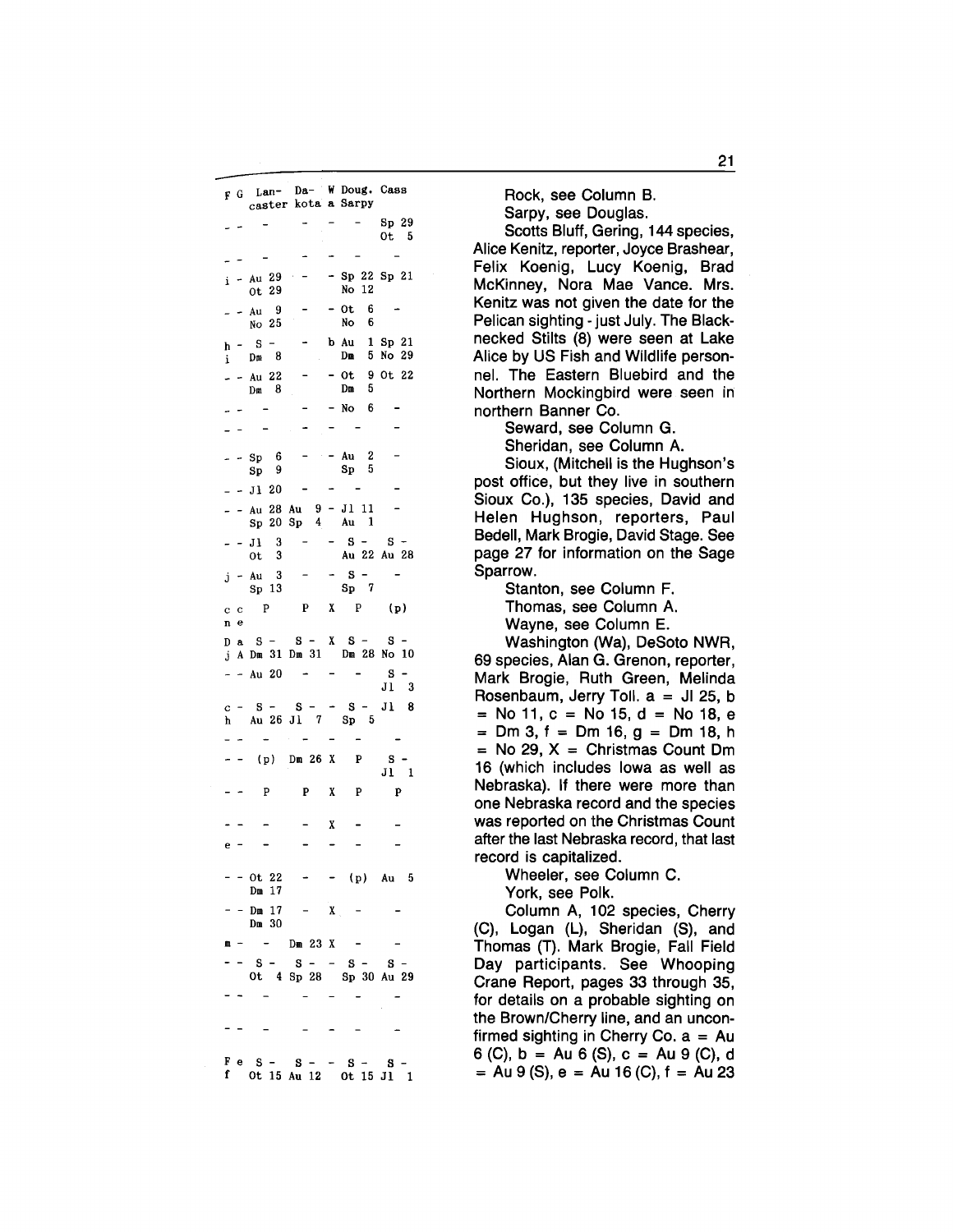Scotts A C Lin- B C Hall Knox D Pierce Cedar E<br>
K Bluff Dawes h coln Howard Polk Sioux Bluff Dawes h coln Ruby-throated  $\overline{a}$ Hummingbird Br-tail Humming. Au 22 Belted Au 5 p Au 15 K a p d - s - s - - Jl 31 s - S -e - Kingfisher Au 15 T d e Jl 1 Ot 21 Sp 10 Ot 6 No 19 Lewis' Woodpeck.  $-$  Au 15  $-$ Red-headed Au 5 S - S - e a S - e a S - S - a Au 3 S - S - g<br>Woodpecker Au 16 S p 23 Ot 14 m f S p 5 j b J 1 1 S p 20 h S p 13 S p 24 Au 31 Au 16 Sp 23 Ot 14 m f Sp 5 j b Jl 1 Sp 20 h Sp 13 Sp 24 Au 31 Red-bellied - - - - No 11 - a - Au 27 m - No 12 Jl 16 -<br>Woodpecker - - Dm 31 b No 19 Dm 26 No 5  $Yellow-bellied$  - Sp 30 - m - Ot 29 - - - No 4 - - Dm 24<br>Sapsucker 0t 1 No 5 No 19  $\tau_{\perp}$  .  $\tau$ Sapsucker Downy (p) p p p - (p) i a s - p B Au 14 Au 20 p n Woodpecker T pbJllO m Dm 16 - w Hairy (p) P Au 7 P - Ot 20 - a (p) P a Au 23 Jl 16 P a Woodpecker au 9 T Dm 5 b Northern Au 5 P S - M a P c a S - P a Au 13 P P g Flicker Au 16 Sp 5 U d v d Jl 1 h Dm 16 n Olive-sided  $-$  - - - - - - - Au 27 - - Sp 24<br>Flycatcher Au 28  $\overline{a}$ Flycatcher Western  $A$ u 5 S - S -  $\sim$  c Wood-Pewee Sp 10 Sp 13 Au 25 d Eastern s - - - - - - -  $S - -$  - -  $S$ Wood-Pewee J1 26 Willow - - - - - - - a Au 28 S - - - - Jl 16 -<br>Flycatcher Au 5 Least Flycatcher Empidonax sp.  $\cdots$  - - - - - - - - - - - - Au 20  $\overline{a}$  $\overline{a}$ Eastern Phoebe  $\sim$  -  $\sim$  -  $\sim$  -  $\sim$  -  $\sim$  -  $\sim$  -  $\sim$  -  $\sim$  -  $\sim$  -  $\sim$  -  $\sim$  -  $\sim$  -  $\sim$  -  $\sim$  -  $\sim$  -  $\sim$  -  $\sim$  -  $\sim$  -  $\sim$  -  $\sim$  -  $\sim$  -  $\sim$  -  $\sim$  -  $\sim$  -  $\sim$  -  $\sim$  -  $\sim$  -  $\sim$  -  $\sim$  -  $\sim$ Jl 26 Say's Phoebe Au 15 Au  $8 - -8 = -4018 - - -5 - 5 - 5$ <br>Sp 12 Sp 23 Sp 14 Sp 21 Sp 12 Sp 23 Great Crested Au 16 - - - - - a Au 29 S - - - - - S - -<br>Flycatcher Au 5 Jl 9 Cassin's Kingb. Au 15 Au 19  $\overline{a}$ Western Au 5 S - S - A a S - - a S - a J 1 8 S - S - -<br>Kingbird Sp 16 Sp 17 Au 29 X f Sp 11 b Au 28 Sp 3 Au 23 Au 20 Sp 2 Eastern Au 5 S - S - B a S - - a S - a J 1 1 3 S - S - e<br>Kingbird Sp 14 Sp 9 Sp 1 e f Sp 12 d Au 28 Sp 20 f Sp 12 Au 20 Sp 10 g  $\sim$   $\sim$  $\sim$   $\sim$  $\sim$  $\sim$ Scissor-tailed  $\sim$  $\overline{a}$  $\overline{a}$  $\sim$  $\sim$  $\sim$  $\sim$  $\sim$   $\sim$ Flycatcher Horned Lark Au 15 p p C a p w a (p) s - a Jl 8 s - p n Au 16 w f n b Dm 31 r Dm 17 Jl 2 Purple Martin - - - - - - - a Jl 1 S - - Jl 13 S - S - -<br>Au 25 b Au 11 Au 23 Jl 30 Au 30 Tree Swallow  $\mu$   $S$  -  $J1$  8 Jl 30  $\overline{\phantom{a}}$ Au 27 Jl 11 Violet-green Au 5 Au 6 Au 15 - -<br>Swallow Au 15  $\tilde{\phantom{a}}$  $\frac{1}{2}$ Swallow N. Rough-wing. Au 15 s - - a s - - a s - - Au 23 s - - Swallow Sp 1 Au 28 d Sp 1 Au 27 Sp 5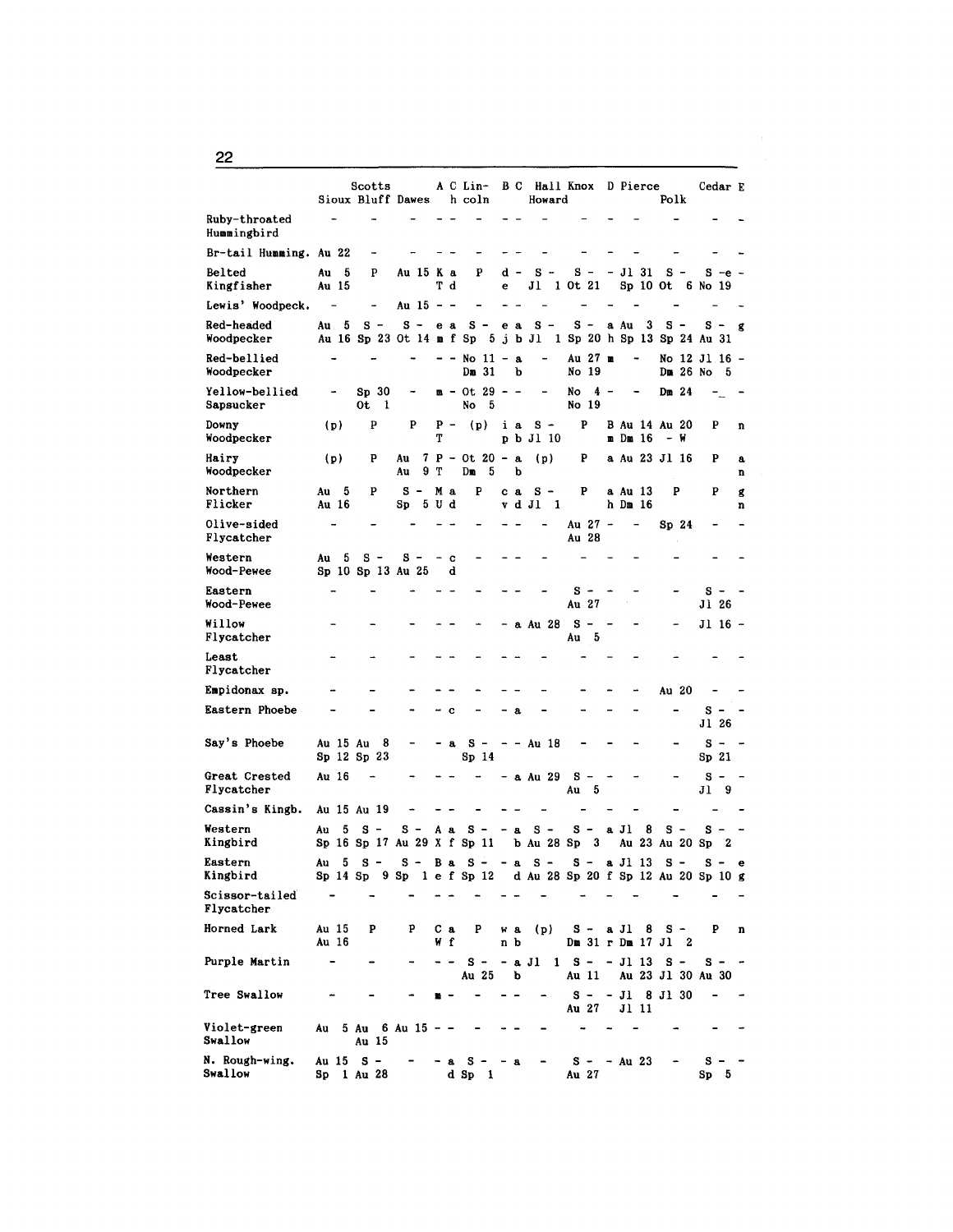|    |           |                                                | F G Lan- Da- W Doug. Cass<br>caster kota a Sarpy            |        |                               |                |
|----|-----------|------------------------------------------------|-------------------------------------------------------------|--------|-------------------------------|----------------|
|    |           | $-5p-5$<br>Sp <sub>21</sub>                    | $\mathcal{L}^{\mathcal{L}}$ and $\mathcal{L}^{\mathcal{L}}$ |        | $- S - Sp 8$<br>Sp 28 Sp 15   |                |
|    | -         |                                                |                                                             |        |                               |                |
| i  | $e -$     | $\mathbf{P}$                                   | $J1$ 16 - S -<br>Dm 23 Dm 30 Dm 3                           |        |                               | s              |
| ä, |           |                                                |                                                             |        |                               |                |
|    |           | $F b S -$                                      | $S =$                                                       |        | $-$ S $-$                     | s              |
|    |           |                                                | $\overline{G}$ D Dm 29 Au 22 Dm 28 Dm 29                    |        |                               |                |
|    | HЬ<br>f   | $\mathbf{P}$                                   | $\mathbf{P}$                                                | X      | $b$ $P$                       | P              |
| n  |           | $- - 0t - 8$<br>$Dm$ 17                        | $\overline{\phantom{0}}$                                    |        | $X$ Sp 23<br>Dm 26            |                |
|    |           | H f P                                          | P                                                           | X      | b P                           | P              |
| n  |           |                                                |                                                             |        | $\mathbf{P}$                  |                |
|    | $a -$     | P                                              | P                                                           | b<br>X |                               | P              |
|    | F f<br>jе | P                                              | P                                                           | f      | b P                           | P              |
|    |           | - Sp 1                                         |                                                             |        | - Au $10$<br>Sp <sub>13</sub> |                |
|    |           |                                                |                                                             |        |                               |                |
|    |           |                                                | $Au$ 5 S - - S -<br>Au 30 Au 12 Ot 20                       |        |                               | $J1$ 3         |
|    |           | - Jl 14<br>Au 30                               |                                                             |        |                               |                |
|    |           | Au $\begin{array}{cc} 7 \\ Sp & 4 \end{array}$ |                                                             |        | - Au 29<br>Sp 10              |                |
|    |           |                                                |                                                             |        | Sp <sub>3</sub>               |                |
|    |           |                                                | $J1$ 7 - ${}^{8}g$ 18                                       |        |                               | S.             |
|    |           |                                                |                                                             |        | Ot 29 J1 3                    |                |
|    |           |                                                |                                                             |        |                               |                |
|    |           | $f - S$ -                                      | $-$ S - S - - S -<br>Sp 1 J1 1 Sp 18                        |        |                               |                |
|    |           |                                                |                                                             |        | $\qquad \qquad \blacksquare$  |                |
|    |           |                                                | $S - S - S - S - S -$<br>Au 29 Jl 16 Au 28 Jl 3             |        |                               |                |
|    |           |                                                | B b S - S - - S - S -<br>1 D Sp 20 Sp 2 Sp 20 J1 16         |        |                               |                |
|    |           |                                                |                                                             |        |                               |                |
|    |           |                                                |                                                             |        |                               | $J1$ 2<br>J120 |
|    |           | $f - p$                                        |                                                             |        | $X - (p)$                     | $\mathbf{P}$   |
|    |           |                                                | - e S - S - - S - S -<br>Au 23 Au 3 Sp 26 Jl 16             |        |                               |                |
| e  |           | $- S$                                          |                                                             |        | $J1$ 22 $J1$                  | 1              |
|    |           | 1 Au 29                                        |                                                             |        | Au 10                         |                |
|    |           |                                                |                                                             |        |                               |                |
| ı  |           |                                                | $c - Sp = 6$ $S =$<br>Au 22 Ot 9 J1                         |        | <b>S</b>                      | s<br>1         |

(C),  $q = Au 24$  (C),  $h = Sp 23$  (C), i  $=$  Sp 24 (C), j = Ot 7 (T), k = Ot 8  $(L)$ ,  $I = Ot 8 (C)$ ,  $m = Ot 8 (T)$ ,  $I and I$ m include the Fall Field Day records,  $NBR$  57:86-87), n = Ot 27 (C), o = Ot 27 (T),  $p = Dm$  9 (C),  $q = Dm$  9 (S),  $r = i + 1$ ,  $s = c + k$ ,  $t = c + m$ , u  $= k, l, m, + q, v = i + k, x = j +$  $I, v = e + m, z = b + m, A = a +$ b,  $B = a + d$ ,  $C = a + j$ ,  $D = a$ , j,  $+$  q, E = a, k, + j, F = b, m, + o,  $G = b + c$ ,  $H = c + k$ ,  $I = d + e$ ,  $J = d, e, + j, K = e + j, L = e + j$  $n, M = h + j, N = h, j, + k, O = h$ ,  $k, + m, P = i + j, Q = i + m, R =$  $k + 1$ , S = j, k, + l, T = l + m, U =  $1 + 0$ ,  $V = j + n$ ,  $W = n + 0$ ,  $X =$  $d + e$ ,  $Y = m + n$ ,  $Z = e$ , j, + k.

Column B, 90 species, Blaine (I), Brown (r), Keya Paha (K), Loup (L), Rock (R). Mark Brogie, Fall Field Day participants. See Whooping Crane Report, page 33, for details on probable sightings in Blaine, Brown, Rock counties, and on the Brown/Cherry line, and an unconfirmed sighting in Keya Paha Co.  $a = Au 9 (R)$ ,  $b = Sp$ 22 (r)  $c = Sp 22$  (R),  $d = Sp 23$  (r), e  $=$  Sp 23 (K), f = Sp 24 (r), g = Sp 24  $(R)$ , h = Sp 24  $(K)$ , i = Ot 6  $(I)$ , j = Ot  $8$  (l),  $k = \text{Or } 8$  (r), (j and k include the Fall Field Day records, NBR 57:86-87),  $I = \text{Or } 6$  (L),  $m = \text{Or } 8$  (R),  $n = \text{Or } 27$ (I),  $o = Ot 28$  (I),  $p = Ot 28$  (L),  $q =$ b, c, + e, r = b, e, + j, s = h + k,  $t = b + j$ ,  $u = j + k$ ,  $v = j + p$ ,  $w = e$ ,  $j$ ,  $+ k$ ,  $x = d$ ,  $e$ ,  $+ j$ ,  $y = j$ , n,  $+ p, z = j + m, A = a, b, e, + l, B$  $=$  a + p, C = b + e, D = b, c, e, i,  $+$  I, E = b, c, + p, F = c, e, + k, G  $= c + f$ ,  $H = c + k$ ,  $I = c$ ,  $h$ ,  $+ k$ ,  $J = d + e$ ,  $K = d$ ,  $e$ ,  $+ n$ ,  $L = d +$ i,  $M = d + j$ ,  $N = e + j$ ,  $O = e + j$  $k, P = f, h, m, + p, R = e, i, k, + m,$  $S = f + h$ ,  $T = g$ ,  $e$ ,  $+ l$ ,  $U = g +$  $k, V = k, n, o, + p, W = k + o, X =$ k, o, + p, Y = m + p, Z = n + p. Column C, 71 species, Garfield

(a), Greeley (r), Holt (H), Wheeler (W). Mark Brogie, David Stage.  $a = J14$  (H),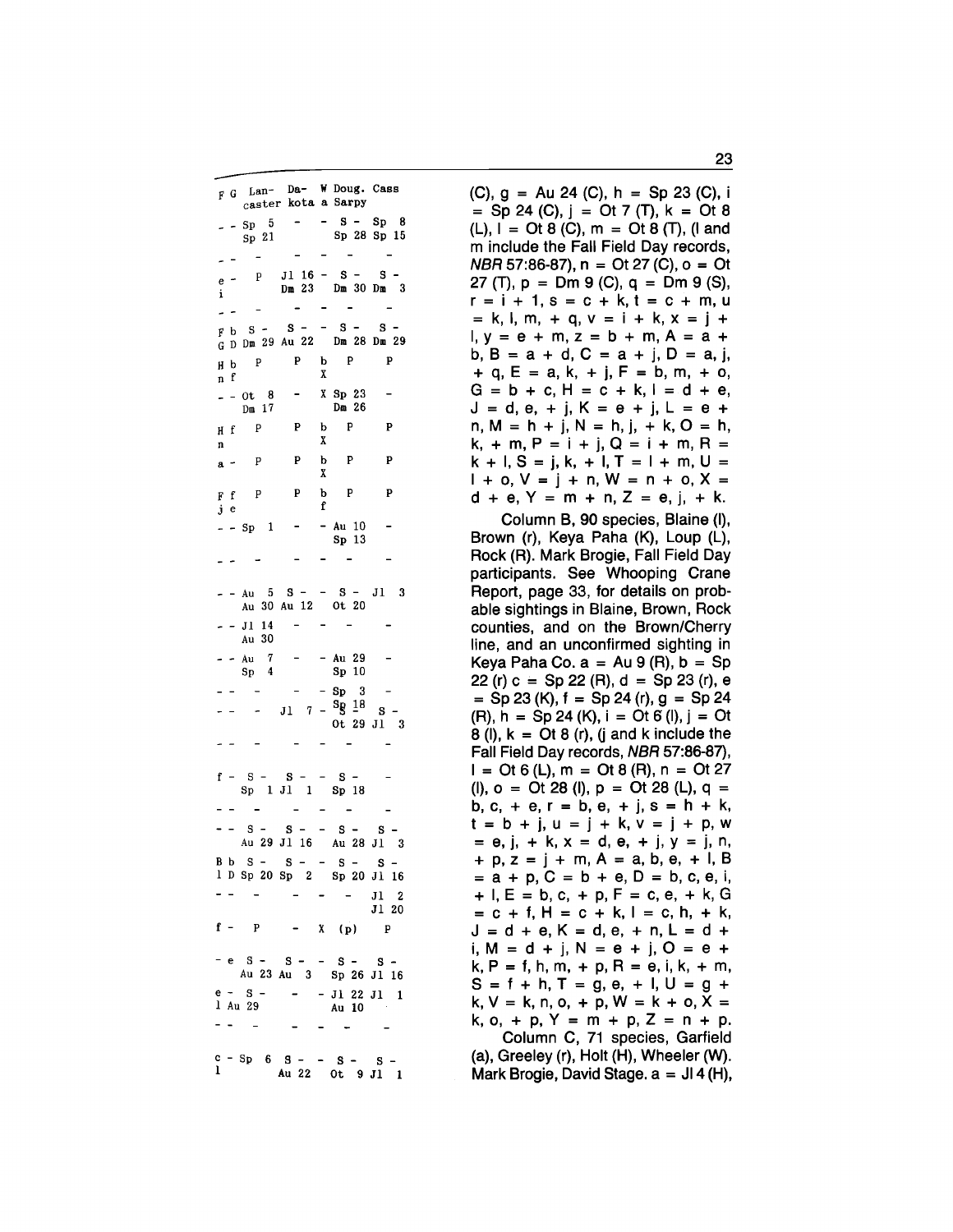Scotts A C Lin- B C Hall Knox D Pierce Cedar B<br>Bluff Dawes h coln Howard Polk Sioux Bluff Dawes h coln Bank Swallow - Au 11 - - - - - Jl 1 Au 27 - Au 12 Au 20 Jl 16 **t**<br>Sp 2 3<br>Sp 2 Sp 24 Au 16 Sp 2 Sp 24 Au 16 Cliff Swallow Au 27 S - Au 9 a a S - - a - S - - J 1 13 S - J 1 16 f<br>Sp 23 Sp 1 b Au 5 Sp 11 Au 20 Sp 6 g Au 5 Sp 11 Au 20 Sp  $6_g$ Barn Swallow Au 5 S - S - A a S - - a S - S - A Jl 8 S - S - A<br>Sp 30 Sp 23 Sp 1 Q f Au 29 e Jl 1 Ot 2 i Sp 13 Ot 8 Ot 25 h Steller's Jay Dm 9  $\sim$   $\sim$  $\equiv$ Blue Jay (p) P Au 15 M c P d A S - P A Au 13 P P h M c P d A S - P A Au 13<br>Q f p I Jl 1 h Ot 28 Pinyon Jay (p) Sp 23 p  $\sim$   $\sim$ Dm 31 Black-billed Au 20 P Au 15 Q - P n J S - Sp 3 a Au 23 S\*- No 5  $\blacksquare$ <br>Magpie Dm 9 o 0 i Jl 10 No 3 Dm 16 No 12 American Crow (p) P P K c P A D S - P D J1 13 P P  $h$ K C P A D S - P D J1 13<br>W V K J1 10 i Dm 16 Black-capped (p) P P P a P J b S - P a J1 16 P P h<br>Chickadee  $\qquad \qquad \qquad J$  d  $\qquad$  Z d J1 10 i Dm 17  $Z$  d Jl  $10$ Tufted Titmouse Red-breasted (p) Sp 15 P P - Ot 15 d - - - - s - Ot 22 Ot 18 -<br>Nuthatch Dm 29 U Dm 30 t No 19 White-breasted Au 5 Sp 23 P i - Ot 20 d - - P - Au 23 Jl\* 9 Jl 23 h<br>Nuthatch Dm 9 Dm 12 m Dm 31 - W Dm 28 Dm 9 Dm 12 Pygmy Nuthatch Au 16 Ot 22 P  $\sim$   $\sim$  $\equiv$  $\overline{a}$ Brown Creeper - No  $24$  - m - Dm  $8$  - - No  $16$  Ot  $14$  s - 0t  $22$ <br>Dm  $25$  No  $17$  Dm  $22$  No  $3$ No 17 Dm 22 Rock Wren  $Au$  22 S - - - j -Sp 26 Jl 8 Carolina Wren  $\overline{a}$ House Wren Au 5 S - S - m a S - e a S - S - a Jl 8 S - S - 0t 6 Sp 23 Sp 1 e Sp 5 d Jl 1 Sp 16 h Au 23 Au 27 Au 31 Winter Wren  $\overline{a}$  $\overline{a}$ Sedge Wren - - Jl 31 s - - Au 14 Au 28 Au 27 Sp 11 Marsh Wren Au 29 - - - - j - -  $S - A u 23$ Ot 14 Golden-crowned No 14 No 24 -  $j -$  - - - - Ot 22 s - - Ot 16 -<br>Kinglet Dm 16 o No 19 Kinglet Dm 16 0 Ruby-crowned Sp 16 k - n Sp 24 Sp 29 - Kinglet Ot 7 Ot 8 Ot 18 Blue-gray  $\sim$  $\overline{a}$  $\overline{a}$  $\sim$ Gnatcatcher Eastern -  $0t*20 Jl 10 j - 0t 21 J a S - S - Au 23 S*- Jl 16 k$ <br>Bluebird Sp 15 m Dm 31 j g No 26 0t 21 0t 22 Sp 24 Sp  $15$  m Dm  $31$  j g No 26 Ot 21 Mountain  $Au$  21 Sp 23 S -  $o - No$  11 - -<br>Bluebird 0t 8 Sp 8 Dm 31  $\sim$  $Sp 8$ Townsend's J1 11 Sp 23 - m - Ot 16<br>Solitaire Dm 9 Dm 16 0 Dm 30  $Dm$  9  $Dm$  16 Veery  $\sim$  $\sim$   $\sim$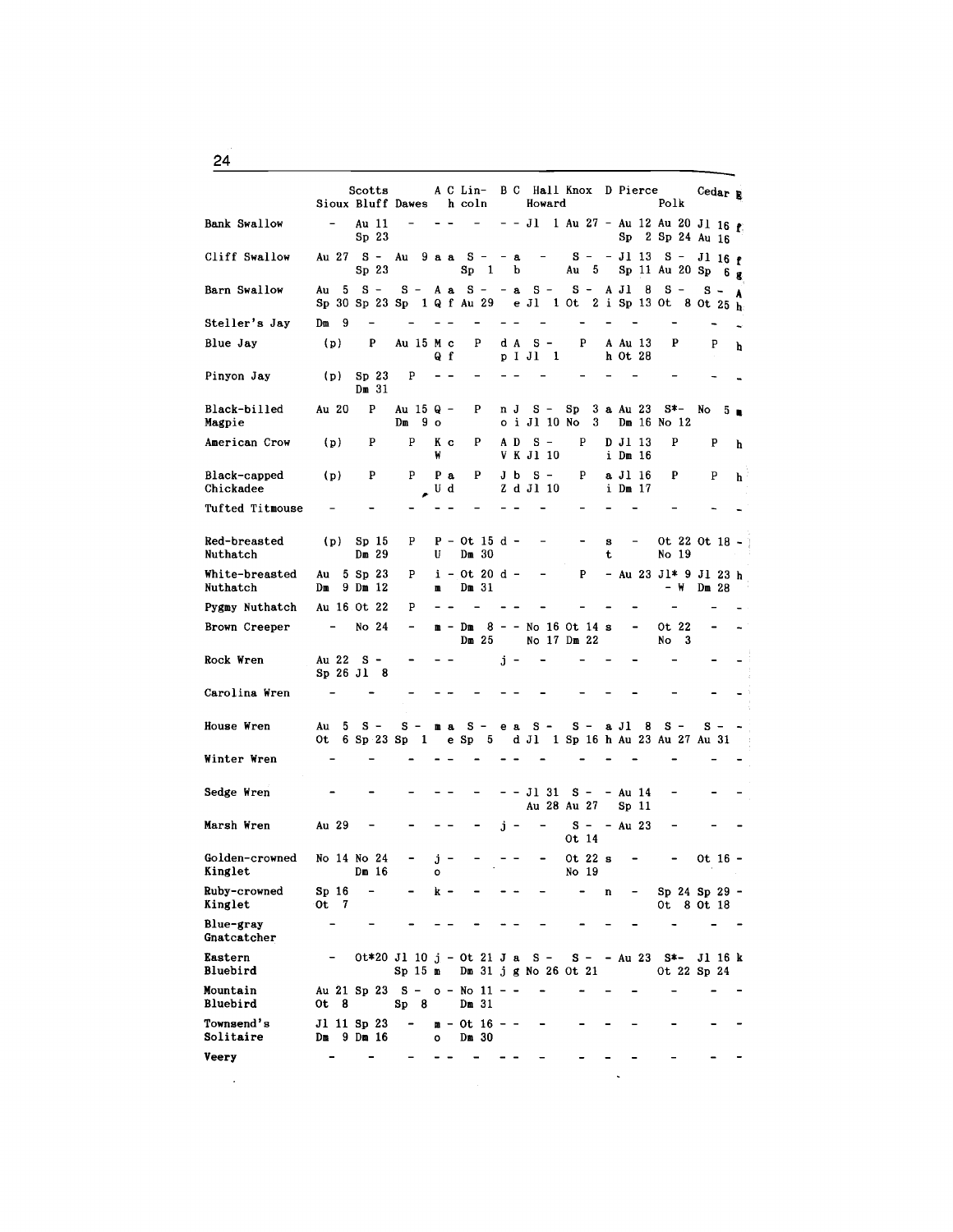F G Lan- Da- W Doug. Cass caster kota a Sarpy  $-$  - Sp 14 S - - S - $S -$ Au 12 Sp 12 J1 2  $I$  a Au 22 Au 12 - S - $\mathbf{S}$  – Au 17 Jl 16  $1 E$  $S - - S \mathbf{S}$  –  $S -$ E<sub>a</sub> N A Ot 16 Au 12 Ot 13 J1 16  $\overline{a}$  $\overline{\mathbf{P}}$  $\mathbf{P}$ p  $\mathbf b$  $\mathbf{B}$  $\epsilon$ N Χ  $Dm 30 -$ P p b P  $\overline{P}$  $\mathbf{A}$  $\mathbf f$ X  $\mathbf n$  $\mathbf{P}$  $\mathbf F$ f p p b  $\mathbf{P}$ X n b  $\mathbf{P}$  $J1^o$  4  $Dm = 9$ Au 11 X Sp 25  $Dm 30$  $\overline{\mathbf{3}}$  $\mathbf{D}\mathbf{m}$  $H (p)$ P þ  $\mathbf{P}$  ${\bf P}$ X  $\mathbf{n}$ Ot 4 No 11 X Sp 29 Oto 4 Dm 19 Dm 30 Dm 30 Dm 9  $\overline{a}$  $- - 0t - 6$  $-$  S  $-$  Dm 9  $\sim$  $Dm 17$ Dm 24  $F - S - S - - S S =$ j - Ot 18 Sp 19 Ot 10 Jl 16  $- - 0t - 9$  $0t$  4 Dm 17 Ot 6 J1 15 - Au 19  $\ddot{\phantom{a}}$ Ot 7 Au 9 Ot 23  $\omega_{\rm{c}} = \omega_{\rm{c}} - \omega_{\rm{c}} \label{eq:omega}$  $J1$  15 - Sp°28  $\overline{\phantom{0}}$ 0t 21  $- - 0t - 6$ b 0t 9 0t<sup>o</sup> 1  $Dm 30$ X Dm 9 Dm 9  $-$  - Sp 28  $-$  Sp 10 Ot 4 No 30 0t 31  $- Au<sup>o</sup>21$ Sp 25  $S - X S S =$  $S -$ Ot 19 Dm 19 No 21 Dm 29 - - Dm 17  $-$  Sp 2

 $b = J15$  (H),  $c = Au16$  (H),  $d = Sp$ 17 (H),  $e = Sp 22$  (H),  $f = Sp 24$  (H),  $g = Ot 6$  (a), h = Ot 6 (W), i = Ot 8 (H),  $j =$  Ot 28 (a),  $k =$  Ot 28 (r),  $l =$ Ot 28 (W),  $A = a + g$ ,  $B = a$ ,  $g$ ,  $+$  $h, C = a, g, + k, D = a + h, E = a,$  $h, + k, F = a + k, l = b + j, J = b$ +  $I, K = e + I, L = f + i, O = i + i.$ 

Column D, 73 species, Antelope (A), Boone (B), Madison (M), Platte (P). Mark Brogie, David Stage.  $a = J14(A)$ ,  $b = J15(A), c = J127(M), d = J131$  $(M)$ , e = Au 22 (A), f = Au 26 (M), g  $=$  Sp 3 (A), h = Sp 16 (A), i = Sp 17  $(A), j = Sp 28 (M), k = Ot 1 (A), 1 =$ Ot 2 (P),  $m =$  Ot 6 (A),  $n =$  Ot 9 (A),  $o = Ot 28 (B), p = Ot 28 (P), q = Dm$  $7(A), r = Dm 10 (A), s = Dm 16 (M),$  $t = Dm 17 (M), A = a + I, B = a +$  $0, C = a, d, + o, D = a, l, + o, E =$  $g, l, + o, F = g + p, G = i + s.$ 

Column E, 50 species, Dixon (D), Wayne (W). Mark Brogie, David Stage.  $a = J18$  (W),  $b = J11$  (W),  $c = J116$ (W),  $d = J1 27$  (W),  $e = Au 12$  (D), f  $=$  Au 22 (W), g = Au 26 (W), h = Sp 2 (W),  $i = Sp 30$  (D),  $j = Ot 17$  (W),  $k =$  Ot 19 (W),  $l =$  Ot 28 (W), m = No 22 (D),  $n = Dm 16$  (W),  $o = J14$  (W),  $A = e + f$ .

Column F, 88 species, Cuming (C), Stanton (S). Mark Brogie, David Stage, Babs and Loren Padelford. a = JI 5 (S), b = JI 5 (C), c = JI 13 (S), d  $=$  JI 16 (C), e = Au 3 (S), f = Au 3  $(C)$ , g = Au 6 (S), h = Au 12 (S), i = Au 14 (S),  $j = Au$  18 (S),  $k = Au$  18  $(C), 1 = Au 26 (S), m = Dm 3 (C), n$  $=$  Dm 16 (S), A = a + f, B = c + f,  $C = c + d, D = f + n, E = a + b,$  $F = b + c$ ,  $G = k + 1$ ,  $H = b + i$ ,  $I = e + f$ ,  $J = d + e$ ,  $K = k + n$ , L  $= f + I, M = e + k, N = d + h, O$  $= f + h$ ,  $P = h + k$ ,  $Q = i + k$ .

Column G, 29 species, Butler (B), Colfax (C), Dodge (D), Seward (S). Mark Brogie, David Stage.  $a = J15(D)$ ,  $b = J16(D), c = Au26(B), d = Au$ 26 (C),  $e = Au 26$  (S),  $f = No 11$  (D),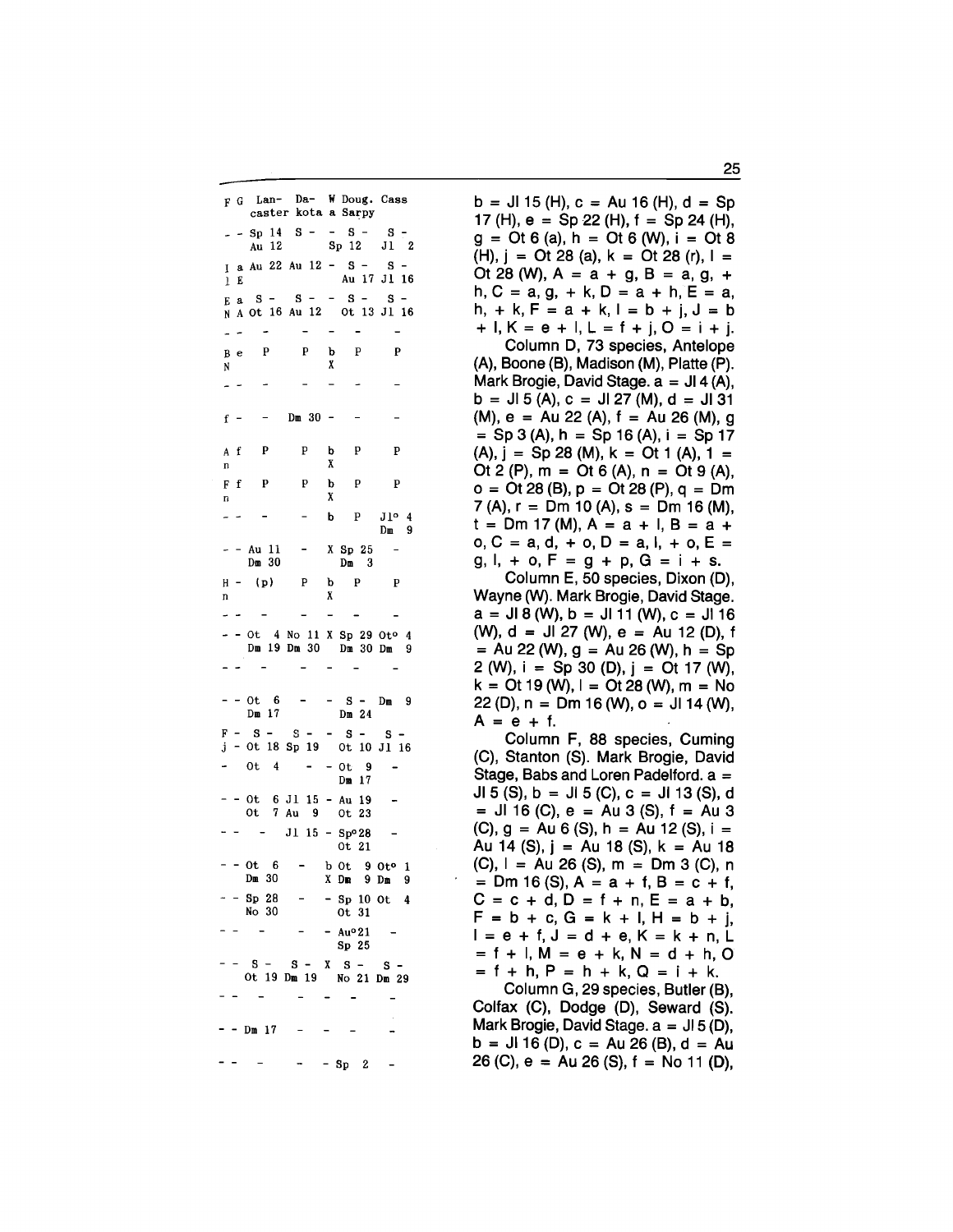|                           |                              | Scotts                  | Sioux Bluff Dawes          |   |           | h coln                       |         |                | A C Lin- B C Hall Knox D Pierce<br>Howard        |                   |   |                                | Polk          | Cedar                            |   |
|---------------------------|------------------------------|-------------------------|----------------------------|---|-----------|------------------------------|---------|----------------|--------------------------------------------------|-------------------|---|--------------------------------|---------------|----------------------------------|---|
| Gr-cheek. Thrush          |                              |                         |                            |   |           |                              |         |                |                                                  |                   |   |                                |               |                                  |   |
| Swainson's<br>Thrush      | Sp <sub>3</sub><br>0t<br>8   |                         |                            |   |           | s<br>$J1$ 10                 |         |                |                                                  |                   |   |                                |               |                                  |   |
| Hermit Thrush             | 3<br>Sp<br>- 8<br>0t.        |                         |                            |   |           |                              |         |                |                                                  |                   |   |                                |               |                                  |   |
| Wood Thrush               |                              |                         |                            |   |           |                              |         |                |                                                  |                   |   |                                |               | Jl 16 -                          |   |
| American Robin            | Au 15<br>$0t$ 8              | P                       | $s -$<br>$Dm$ 15 U f       |   | Mа        | P                            |         | x E            | $S -$<br>V K J1 1 No 19 m Dm 17                  |                   |   | $S - BJI$ 13                   | $s -$<br>– W  | $S - g$<br>Dm <sub>27</sub>      |   |
| Varied Thrush             |                              |                         |                            |   |           | – – Dm* 1 – –<br>Dm 11       |         |                |                                                  |                   |   |                                |               |                                  |   |
| Gray Catbird              | Sp <sub>30</sub>             |                         |                            |   | h b<br>mс | $\qquad \qquad \blacksquare$ |         |                | $-$ b S $-$ S $-$ g Au 14 S $-$ J1 16 a          |                   |   | J1 8 Sp 16 h Au 23 Au 20 J1 26 |               |                                  |   |
| Northern<br>Mockingbird   |                              | 0t*13                   |                            |   |           | – a Jl<br>c Ot<br>8          | $1 - -$ |                |                                                  |                   |   |                                |               |                                  |   |
| Sage Thrasher             | Au 5                         |                         |                            |   |           |                              |         |                |                                                  |                   |   |                                |               |                                  |   |
| Brown Thrasher            | Au 15                        | $s -$<br>Sp 16 Sp 23 Au | s –<br>$\frac{4}{ }$       |   |           | ma S – – a                   |         |                | $S -$<br>f Au 21 b Jl 1 Sp 16 g Sp 2 Au 20 Sp 21 | $S -$             |   | a Au 13                        | $s -$         | $s -$                            |   |
| American Pipit            | $\sim$                       | Sp <sub>23</sub>        |                            |   | $1 -$     | $\sim$                       |         | $\mathbf{k}$ – |                                                  |                   |   |                                |               | Ot 22 Ot 16 -<br>Ot 19           |   |
| Cedar Waxwing             | Sp6                          | Au 16 Au 1              |                            |   |           | Dm <sub>31</sub>             |         |                | m - No 25 - - Jl   1 Jl 12 - Au 14 Jl 16 Jl 16 - | -4<br>No          |   | Dm 16                          |               | Sp<br>-8                         |   |
| Northern Shrike           | $\blacksquare$               | No<br>5<br>Dm 28        |                            |   |           | $p - No$<br>Dm <sub>31</sub> |         | $1 - -$        |                                                  |                   |   | $-$ No 19 h Dm 16              |               | 0t $21 -$<br>Dm 30               |   |
| Shrike sp.                |                              |                         |                            |   |           |                              |         |                |                                                  |                   |   |                                |               |                                  |   |
| Loggerhead<br>Shrike      | $Sp_10Sp_2$                  | Au 5 Au 11<br>1         |                            | h | $e -$     | $\qquad \qquad -$            |         |                | - a Jl 17<br>b Au 14 Ot 21                       |                   |   | $S - - Au$ 14                  | $S^*-$<br>– W | J1 10 -                          |   |
| European<br>Starling      | Au 16                        | P                       | Au 15 e a                  |   | Тd        | P                            |         | U D<br>y O     | (p)                                              | P                 |   | D Jl<br>8<br>F Ot 28           | P             | P                                | g |
| Bell's Vireo              |                              |                         |                            |   | b         |                              |         |                |                                                  | $S -$<br>3<br>Sp  | g |                                |               |                                  |   |
| Solitary Vireo            | Au 15<br>Au 16               |                         |                            |   |           |                              |         |                |                                                  |                   |   |                                |               |                                  |   |
| Yellow-throated<br>Vireo  |                              |                         |                            |   |           |                              |         |                |                                                  |                   |   |                                |               |                                  |   |
| Warbling Vireo            | $\qquad \qquad \blacksquare$ | $s -$<br>J1 31          |                            |   |           |                              |         |                | a Jl<br>1<br>ЛŢ                                  | $s -$<br>9 Sp 3   |   | g Jl 11<br>Au 23               |               | s -<br>Jl 26 f                   | d |
| Philadelphia<br>Vireo     |                              |                         |                            |   |           |                              |         |                |                                                  |                   |   |                                |               |                                  | h |
| Red-eyed Vireo            | Au 20                        |                         | Au 5 Au 4 Au 15 - -        |   |           |                              |         | a              |                                                  | Sp <sub>3</sub> g |   |                                |               |                                  |   |
| Tennessee<br>Warbler      |                              |                         |                            |   |           |                              |         |                |                                                  |                   |   |                                |               |                                  |   |
| Orange-crowned<br>Warbler |                              | 0t 11                   |                            | T | j -       |                              | j.      | J –            |                                                  |                   |   |                                |               | Sp<br>7 -                        |   |
| Nashville<br>Warbler      |                              |                         |                            | ≞ |           |                              |         |                |                                                  | Sp <sub>3</sub> g |   |                                |               |                                  |   |
| Northern Parula           |                              |                         |                            |   |           |                              |         |                |                                                  |                   |   |                                |               |                                  |   |
| Yellow Warbler            | Au 5                         | $S -$                   | $s -$<br>Au 20 Sp 13 Sp 18 |   | - b       |                              |         | a              | $S -$<br>b J1 9 J1 29                            | $s -$             |   | a Jl 8                         | S*-           | $s - \cdot$<br>Au 23 Sp 27 Jl 26 |   |

 $\frac{26}{2}$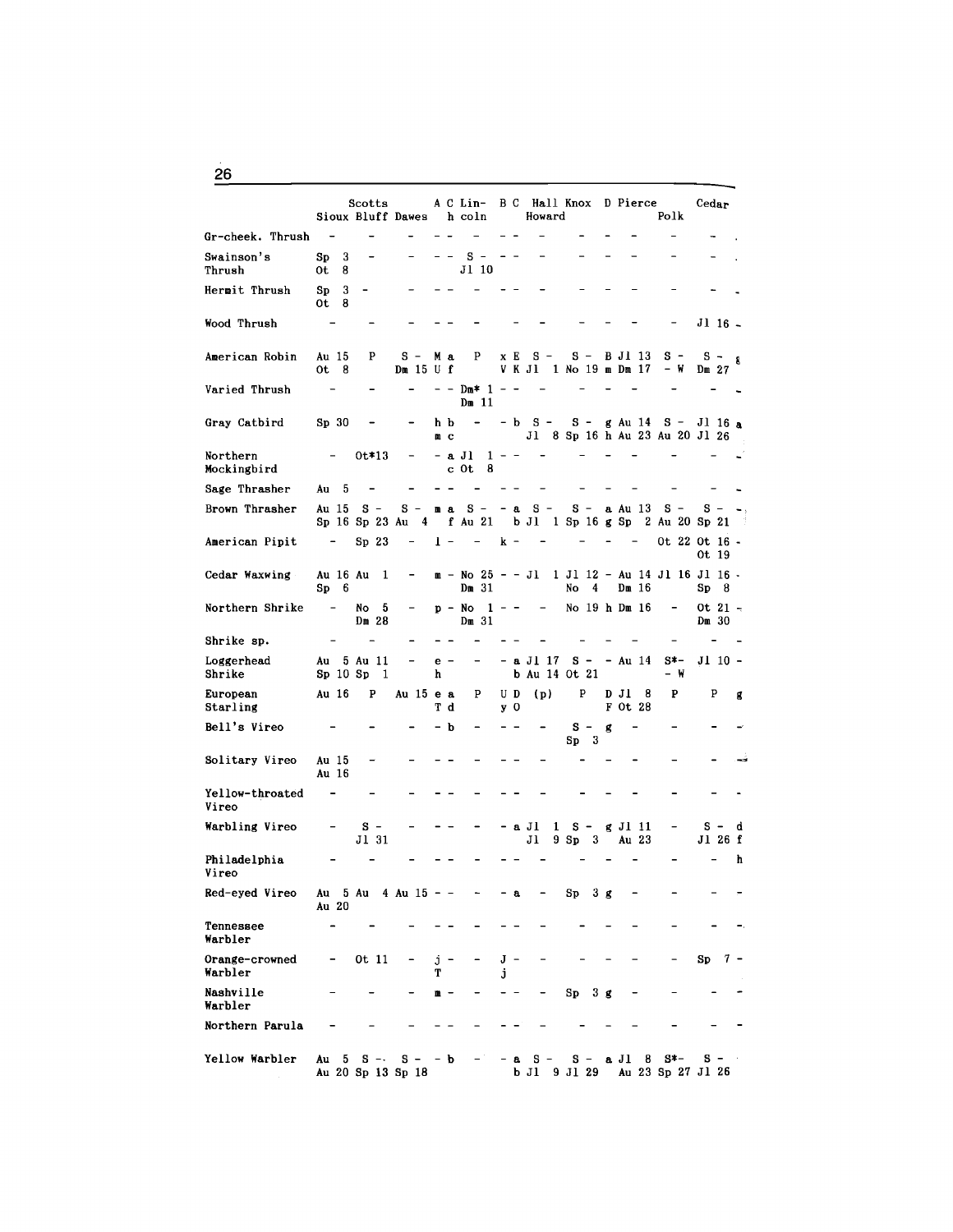F G Lan- Da- W Doug, Cass caster kota a Sarpy  $\mathbf{L} = \mathbf{L} \mathbf{R}$ - Au 29  $\overline{\phantom{a}}$  $-$  - Sp 11 - - Au 29<br>0t 21 - Sp 18  $\overline{a}$ Sp 18  $\omega_{\rm{eff}} = 1 - \omega_{\rm{eff}}$  $\omega_{\rm{eff}}=0.5$  $\overline{\phantom{a}}$  $s - - s \omega_{\rm{eff}} = 1.7 \times 10^{-4}$ Jl 1 Sp 5 Fo S- P b S- S-X Dm 30 Dm 9  $\mathbf{L}$  and  $\mathbf{L}$  $-$  d Ot 20  $-$ Dm 3  $b - S - S - - S - S$ <sup>f</sup>Ot 26 Sp 30 Ot 26 Jl 3  $-$  - Au 20  $-$ Sp 4  $\omega_{\rm{eff}}=100$  $\mathcal{L}^{\text{max}}_{\text{max}}$  ,  $\mathcal{L}^{\text{max}}_{\text{max}}$  $\sim$  $c - S - S - f S$  +  $S$  +  $S -$ Dm 1 Sp 29 Ot 4 Jl 16  $-$  -  $-$  - 0t 23 -Ot 25  $f - J1$  3 P b S - Sp<sup>o</sup> 3<br>Dm 31 X Dm 5 Dm 9  $-$  - Ot 17 Dm 30 - - - -Dm 31  $- -$  Dm 17  $\mathcal{L}_{\mathcal{A}}$  , and  $\mathcal{L}_{\mathcal{A}}$  , and  $\mathcal{L}_{\mathcal{A}}$  $-$  - S - - - Sp 11 S -<br>Dm 8 - - - Dm 3 Dm  $3$  $\begin{array}{lllllllll} \texttt{a} & \texttt{a} & \texttt{P} & \texttt{P} & \texttt{b} & \texttt{P} & \texttt{(p)} \\ \texttt{n} & \texttt{B} & & \texttt{X} & & \end{array}$ n B c - -  $S - - J1$  4<br>Au 12 Sp 4  $\overline{\phantom{a}}$  $- - Au 29$  $\omega_{\rm c}$  and  $\omega_{\rm c}$  $\sim$ Ot 10  $\frac{1}{2} \left( \frac{1}{2} \right) \left( \frac{1}{2} \right) = \frac{1}{2} \left( \frac{1}{2} \right)$  $s$   $\overline{\phantom{a}}$ Sp 14  $c - S - S - S - S - S - S -$ Sp 6 Jl 4 Sp 14 Jl 16  $-$  - Sp 6 - - Au 12  $\sim$ Sp 4  $- - Au$  5 s - - s - $\overline{a}$ Sp 14 Jl 1 Sp 14  $-$  -  $\sqrt{ }$  -  $Sp$  4  $\overline{a}$  $0t - 9$  $-$  Sp 26  $-$  Sp 23<br>0t 28 0t 26  $\sim$  $0t$  26  $-$  - Sp 2 - - Sp 2<br>0t 27 - 0t 14  $\overline{\phantom{a}}$ Ot  $14$  $\omega_{\rm{eff}} = \omega_{\rm{eff}} = 0.05 \omega_{\rm{eff}}$  $-$  S<sup>\*-</sup>  $\overline{\phantom{a}}$ Sp 14  $k - - S - S - A u 13 Sp 12$  $\ddot{\phantom{1}}$ 

 $\sim$ 

 $A = b, c, d, + e, B = b, c, + e, C$  $= b + e$ ,  $D = c$ ,  $d$ ,  $+ e$ ,  $E = c + d$ ,  $F = e + f$ .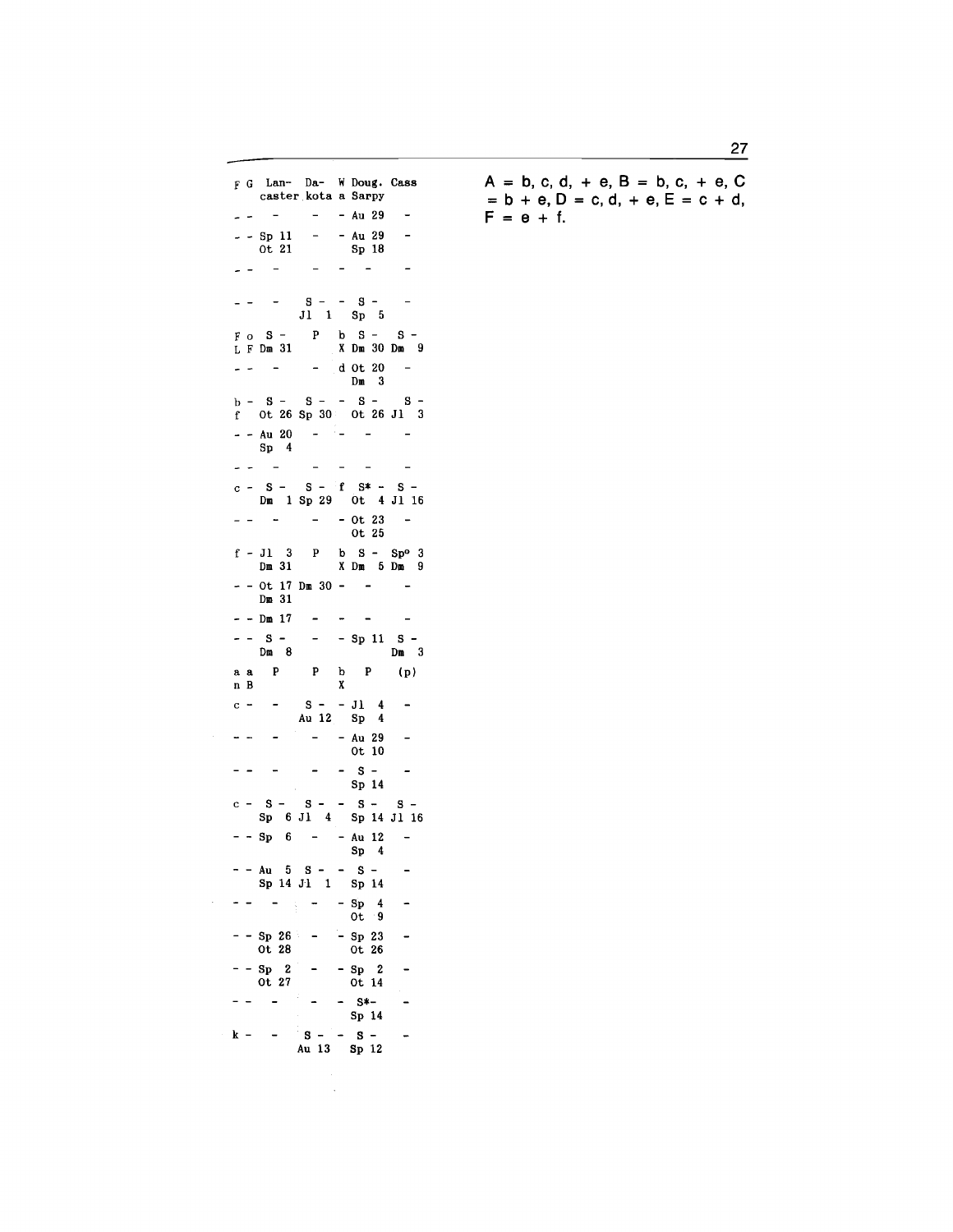|                                 |                           |   | Scotts<br>Sioux Bluff Dawes       |       |             |   | A C Lin-<br>h coln |       |         |     |        | Howard | <b>B</b> C Hall Knox                        |  | D Pierce | Polk |                            | Cedar $\mathbf{E}$ |  |
|---------------------------------|---------------------------|---|-----------------------------------|-------|-------------|---|--------------------|-------|---------|-----|--------|--------|---------------------------------------------|--|----------|------|----------------------------|--------------------|--|
| Chestnut-sided<br>Warbler       |                           |   |                                   |       |             |   |                    |       |         |     |        |        |                                             |  |          |      |                            |                    |  |
| Magnolia<br>Warbler             |                           |   |                                   |       |             |   |                    |       |         |     |        |        |                                             |  |          |      |                            | Ot $16 -$          |  |
| Bl-th. Blue W.                  |                           |   |                                   |       |             |   |                    |       |         |     |        |        |                                             |  |          |      |                            |                    |  |
| Yellow-rumped<br>Warbler        |                           |   | Au 16 Sp 15<br>Ot 8 Ot 18 Sp 20 m | $S -$ |             |   | Au                 |       | 1 k     |     |        |        | $j - J1$ 10 d - J1 9 Sp 28 m<br>Ot 25 Ot 21 |  |          |      | Ot 8 Sp 7 .<br>Ot 15 Ot 24 |                    |  |
| Black-throated<br>Green Warbler |                           |   |                                   |       |             | m |                    |       |         |     |        |        |                                             |  |          |      |                            |                    |  |
| Blackburnian<br>Warbler         |                           |   |                                   |       |             |   |                    |       |         |     |        |        |                                             |  |          |      |                            |                    |  |
| Yellow-throated<br>Warbler      |                           |   |                                   |       |             |   |                    |       |         |     |        |        |                                             |  |          |      |                            |                    |  |
| Palm Warbler                    |                           |   |                                   |       |             |   |                    |       |         |     |        |        |                                             |  |          |      |                            |                    |  |
| Bay-breasted<br>Warbler         |                           |   |                                   |       |             |   |                    |       |         |     |        |        |                                             |  |          |      |                            |                    |  |
| Black-and-white<br>Warbler      | Au 21                     |   |                                   |       |             |   |                    |       |         |     |        |        |                                             |  |          |      | Ot 15                      |                    |  |
| American<br>Redstart            | Au 15<br>Sp <sub>24</sub> |   | $\overline{\phantom{a}}$          |       | Au $15 - -$ |   |                    |       |         |     |        |        |                                             |  |          |      |                            |                    |  |
| Prothonotary<br>Warbler         |                           |   |                                   |       |             |   |                    |       |         |     |        |        |                                             |  |          |      |                            |                    |  |
| Ovenbird                        | Sp                        | 4 |                                   | Au    | 7           |   |                    |       |         |     |        |        |                                             |  |          |      |                            |                    |  |
| Northern<br>Waterthrush         |                           |   |                                   |       |             |   |                    |       |         |     |        |        |                                             |  |          |      |                            |                    |  |
| Kentucky<br>Warbler             |                           |   |                                   |       |             |   |                    |       |         |     |        |        |                                             |  |          |      |                            |                    |  |
| Mourning<br>Warbler             |                           |   |                                   |       |             |   |                    |       |         |     |        |        |                                             |  |          |      |                            |                    |  |
| MacGillivray's<br>Warbler       | Au 21<br>Au 29            |   |                                   |       |             |   |                    |       |         |     |        |        |                                             |  |          |      |                            |                    |  |
| Common<br>Yellowthroat          | Au 15                     |   | S.<br>Sp 1 Sp 23                  |       |             |   | s                  | Au 18 |         | b   | d a Jl | ı      | s -<br>Sp 16 g                              |  | a Au 23  |      | s -<br>Au 20 Sp 9          | s                  |  |
| Hooded Warbler                  | Au 21                     |   |                                   |       |             |   |                    |       |         |     |        |        |                                             |  |          |      |                            |                    |  |
| Wilson's<br>Warbler             | Sp <sub>16</sub>          |   | Au 21 Sp 15                       |       |             |   |                    |       |         | d - |        |        | $Sp$ 3 -                                    |  |          |      |                            |                    |  |
| Canada Warbler                  |                           |   |                                   |       |             |   |                    |       |         |     |        |        |                                             |  |          |      |                            |                    |  |
| Yellow-breasted<br>Chat         |                           |   | $s -$<br>Au 4                     |       |             |   | - a Jl<br>$d$ Sp   | 2     | $1 - -$ |     |        |        | J1 22 -<br>J1 29                            |  |          |      |                            |                    |  |
| Summer Tanager                  |                           |   |                                   |       |             |   |                    |       |         |     |        |        |                                             |  |          |      |                            |                    |  |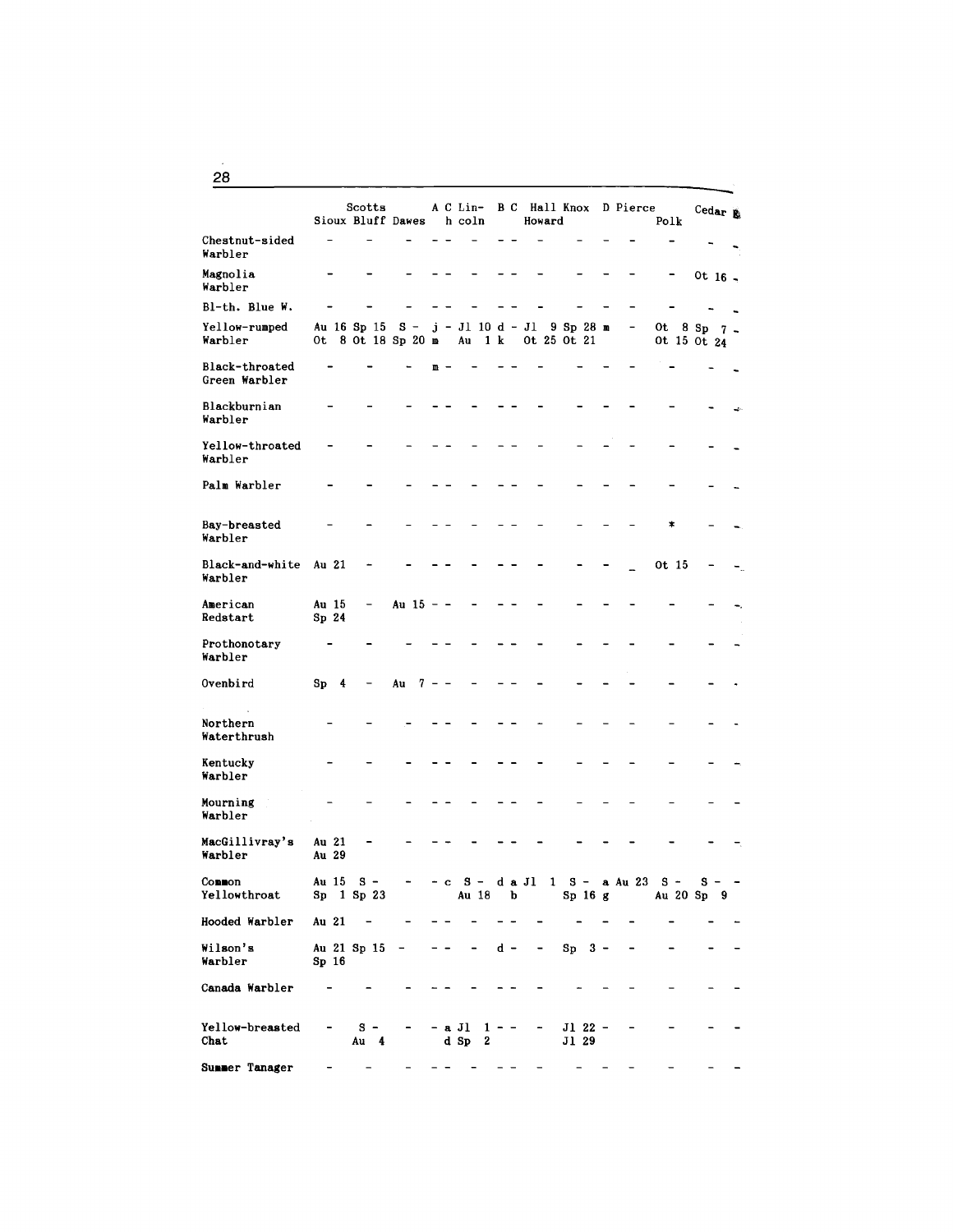F G Lan- Da- W Doug. Cass caster kota a Sarpy  $\begin{array}{cc} - & -\text{ Sp} & 1 \\ & \text{Sp} & 11 \end{array}$  $\sim$  $\sim$ - - Au 12<br>Sp 26  $\overline{\phantom{a}}$  $\overline{\phantom{a}}$  $\sim$   $\sim$  $-$  - Sp 29 - - - $-$  - 0t 2 Sp 10 - Sp 23 Sp 22<br>0t 29 0t 14 No 5 Sp 29  $-$  Sp 1  $\omega_{\rm c}$  and  $\omega_{\rm c}$  $Sp 9$  $\frac{5p}{3p}$   $\frac{9}{26}$  $\omega_{\rm c}$   $\sim$  $\blacksquare$  $-J1°23$  $\Box$  $\frac{1}{2}$  $Sp<sub>28</sub>$  $-$  Sp 26  $-$ <br>Ot 1  $\overline{\phantom{a}}$  $\frac{1}{2}$  $\sim$  $-$  Sp 9  $\blacksquare$ - - $Sp<sub>22</sub>$  $-$  - Sp 9 - - Sp 4<br>Sp 29 - Sp 14  $\mathcal{C}$  $-$  S - - S -<br>J1 1 Sp 9  $\omega_{\rm c} = 1.00$  $\qquad \qquad \blacksquare$  $- - S \frac{1}{2}$  $\bar{\phantom{a}}$  $\blacksquare$ Au 20  $\begin{array}{cc} - & - & S & - \\ & \text{Sp} & 9 \end{array}$  $\sim$  $\ddot{\phantom{a}}$  $-$  - Sp 22 - - Au 30 - $Sp<sub>10</sub>$  $S - - J1 7$ <br> $J1 1 J1 27$  $\omega_{\rm c}$   $\omega_{\rm c}$  $\sim$   $-$  .  $\Box$  $-$  - Au 21 - - Au 29<br>Sp 29 - Sp 11  $\overline{\phantom{a}}$ لمنابذ المنابط المدامين  $B - S - S - S -$ <br>
e Sp 23 Sp 19 Sp 28  $\ddot{\phantom{a}}$  $\frac{1}{2} \left( \frac{1}{2} \right) \left( \frac{1}{2} \right) \left( \frac{1}{2} \right)$  $\omega_{\rm{max}}$  $\sim$  $\overline{a}$  $-$  - Au 31 Sp 10 - Au 29  $\overline{a}$  $0t \quad 6$ Sp 13  $-$  - Sp 9 - - Au 29  $\overline{\phantom{a}}$  $Sp 11$  $- - - - - - - -$  Sp 5  $- - - -$  a Sp 26 -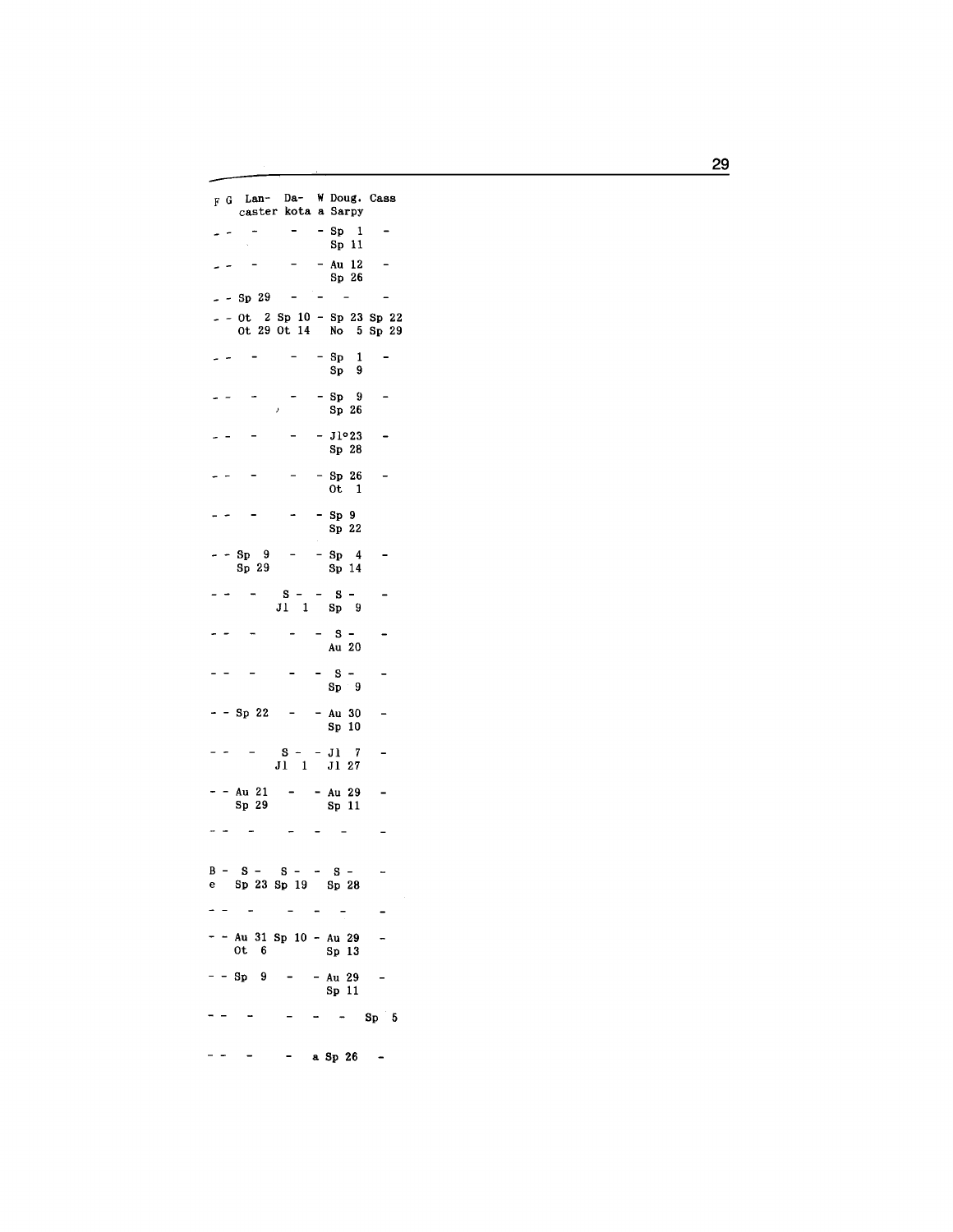|                           |                  | Scotts<br>Sioux Bluff Dawes h coln     |                    |                      |          |           |         |           |           | Howard       |                                             |                    | A C Lin- B C Hall Knox D Pierce<br>Polk                                 | Cedar R                     |   |
|---------------------------|------------------|----------------------------------------|--------------------|----------------------|----------|-----------|---------|-----------|-----------|--------------|---------------------------------------------|--------------------|-------------------------------------------------------------------------|-----------------------------|---|
| Scarlet<br>Tanager        |                  |                                        |                    |                      |          |           |         |           |           |              |                                             |                    |                                                                         | $J1$ 16 $-$                 |   |
| Western<br>Tanager        |                  | Au 15 Sp 15                            | s –<br>Sp 21 Au 24 |                      |          |           |         |           |           |              |                                             |                    |                                                                         |                             |   |
| Northern<br>Cardinal      |                  |                                        |                    |                      | mа<br>d  | P         |         | p a       |           | (p)          | Sp <sub>16</sub> c<br>No 19                 |                    | (p)                                                                     | $S - c$<br>Jl 26 d          |   |
| Rose-breasted<br>Grosbeak |                  |                                        |                    |                      |          |           |         |           | – a Jl    |              | $1 \quad S -$<br>Sp 14                      |                    | $s -$<br>Au 27                                                          |                             |   |
| Black-headed<br>Grosbeak  | Au 20<br>Au 26   |                                        | $s -$<br>Sp<br>4   |                      | -е       |           |         |           |           |              |                                             |                    |                                                                         |                             |   |
| Blue Grosbeak             | Au 16            | $s -$<br>Au 30                         |                    |                      | - b<br>f |           |         |           |           |              | -a Jl 6 Jl 23 d                             |                    | s –<br>Au 27 Sp                                                         | s –<br>5.                   | g |
| Lazuli<br>Bunting         |                  | Jl<br>-1<br>Au 18                      |                    |                      | b        |           |         |           |           |              |                                             |                    |                                                                         |                             |   |
| Indigo<br>Bunting         | Au<br>- 5        |                                        |                    |                      |          |           |         | a<br>b    |           |              | $s -$<br>Au 27                              | - Jl 16            | $s -$<br>Au 23 Jl 30 Au 18                                              | S-c                         |   |
| Dickcissel                |                  |                                        |                    |                      | c        | d Au 13   |         |           |           |              |                                             |                    | $S$ - -a Jl $1$ $S$ - a Jl $8$ $S$ -<br>b Au 28 Au 27 Jl 13 Au 20 Au 18 | $S - a$                     |   |
| Rufous-sided<br>Towhee    | Au<br>5<br>0t.   | $s -$<br>8 Ot 13 Sp 22 T               |                    |                      |          |           |         | e –       |           |              | Ot 22 Jl 29                                 |                    | S - Me Sp 10 d - Jl 9 S - a Sp 13 Ot 8 Jl 16 -                          | J1 26                       |   |
| American<br>Tree Sparrow  |                  |                                        | Dm 22 No 10 n      |                      |          | Dm 31 j   |         |           |           |              | $Dm$ 31 $Dm$ 10                             |                    | Au 16 Au 23 S - m - Dm 2 n - No 15 Ot 14 s Dm 16 Ot 22 Ot 26 -<br>– W   | $Dm$ 31                     |   |
| Chipping<br>Sparrow       |                  | Au $5 S -$<br>Sp 14 Sp 22 Sp 12 Q      | $S - N -$          |                      |          |           |         | e a<br>jb |           |              | 0t 21                                       |                    | - S - - Au 23 S -<br>Jl                                                 | $s - -$<br>$2$ Au $16$      |   |
| Clay-colored<br>Sparrow   | Sp <sub>30</sub> | Au 8 Sp 23                             |                    | m –                  |          | -         |         |           |           |              | e – Au 15 Sp 16 h                           | -                  | 0t<br>8                                                                 |                             |   |
| Brewer's Sp.              | Au 16            |                                        |                    |                      |          |           |         |           |           |              |                                             |                    |                                                                         |                             |   |
| Field Sparrow             |                  |                                        |                    | v a<br>Т             |          | -         |         |           | da Jl     | $\mathbf{1}$ | $S -$<br>e b Ot 12 Ot 9                     | $\mathbf{2}$<br>Sp | a Au 23 Ot 22 S -                                                       | J1 27                       |   |
| Vesper Sparrow            | $Sp30$ Ot        | Au 15 Sp 23<br>1                       |                    | h -<br>n             |          |           | j       | 0 -       |           |              |                                             |                    | $S - - Au$ 23 Sp 24 S - g<br>J1 4 0t 22 0t 29                           |                             |   |
| Lark Sparrow              | Au<br>5          | $S -$<br>Sp 12 Sp 5 Sp                 | $s -$              | $- c$<br>$4 \quad f$ |          | -         |         | $-$ a     |           |              | $S - S - g$ Au 14<br>$b$ Jl 31 Sp 3         |                    | $\blacksquare$                                                          | $s - -$<br>Sp <sub>25</sub> |   |
| Sage Sparrow              | Au 5             |                                        |                    |                      |          |           |         |           |           |              |                                             |                    |                                                                         |                             |   |
| Lark Bunting              |                  | Au 8 S – S – ca<br>Sp 10 Sp 3 No 2 e f |                    |                      |          |           |         |           | - - Au 14 |              |                                             |                    |                                                                         |                             |   |
| Savannah<br>Sparrow       |                  |                                        |                    |                      |          |           | e<br>Ĵ. |           |           |              |                                             |                    | - Sp 11 Au 20<br>Ot 22                                                  |                             |   |
| Grasshopper<br>Sparrow    | Au 195-          | J1 20                                  |                    |                      |          | $- c  S-$ |         |           |           |              | $-$ a Jl $1$ S $-$ a<br>f Sp 2 b Au 28 Jl 4 |                    | $s -$<br>Au 20 Sp 21                                                    | $s - -$                     |   |
| Le Conte's<br>Sparrow     |                  |                                        |                    |                      |          |           |         |           |           |              |                                             |                    |                                                                         | $Sp27$ -                    |   |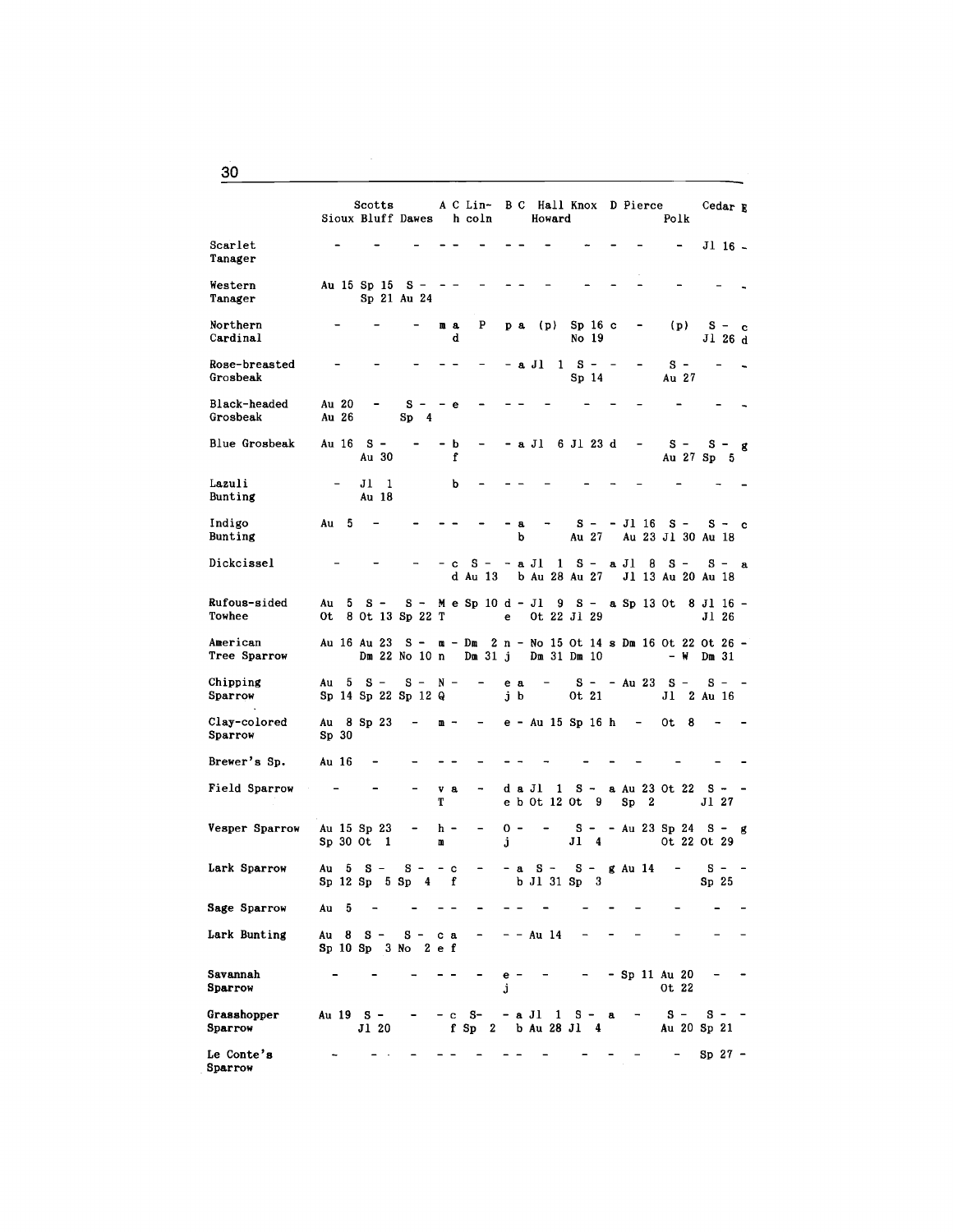F G Lan- Da- W Doug. Cass caster kota a Sarpy  $S - - S - J1*20$ Jl Sp 13  $\sim$  $\sim$   $\sim$   $\sim$  $\sim$ 2 H p b - p p b p x  $\mathbf K$ b a S - S - - S - S - <sup>f</sup>Sp 28 Jl 15 Ot 29 Jl كالمستحاك والمناجي  $\blacksquare$  $-$  Au 29 S  $\cdot$   $-$  S  $-$ Sp 4 Au 12 Au 19 المناسب المستنقلة المناصر  $\sim$   $F - S - S - - S$  $s -$ Jl 3 0 Sp 6 Au 12 Sp 28  $F \text{ a } S - S - S - S - S$ p b Au 22 Au 12 Ot 13 Jl 16  $-$  - Au 5 S - X S \*- S p \* 29 Dm 22 Au 12 Ot 28 Dm 15 n - Ot 14 No 11 b Ot 7 No 29 Dm 31 Dm 31 X Dm 30 S - Ot 30 - S - S - Ot 27 No 4 Jl 16  $- - - - - -$  Sp 28 - $\omega_{\rm c} = 1.5$  and  $\omega_{\rm c}$  $\mathcal{L}^{\mathcal{A}}$  ,  $\mathcal{L}^{\mathcal{A}}$  ,  $\mathcal{L}^{\mathcal{A}}$  ,  $\mathcal{L}^{\mathcal{A}}$ B - S - S - X S - S - Ot 18 Ot 15 Ot 23 Jl 1 B 0 Au 3 S - - Sp 29 h Ot 18 Jl 4 c -  $S - S - - J1$  11  $S$ f  $J1$   $J1$   $4$   $J1$   $J1$  8  $\omega_{\rm c}$  and  $\omega_{\rm c}$  $\mathcal{L}_{\text{max}}$  and  $\mathcal{L}_{\text{max}}$  $\mathcal{L}^{\text{max}}$  , where  $\mathcal{L}^{\text{max}}$  $\sim$  $\frac{1}{2} \left( \frac{1}{2} \right) \left( \frac{1}{2} \right) \left( \frac{1}{2} \right) \left( \frac{1}{2} \right)$  $\mathcal{L}(\mathcal{L})$  , and  $\mathcal{L}(\mathcal{L})$  $\sim$ - - Ot 18 Ot 27 - Sp 28 Sp 20 Ot 23  $B - S - S - - S - J1$  16 e Au 22 Jl 4 Au 19  $\sim 10^{-1}$  km s  $^{-1}$  $-$  0t 14  $\sim$ Ot 23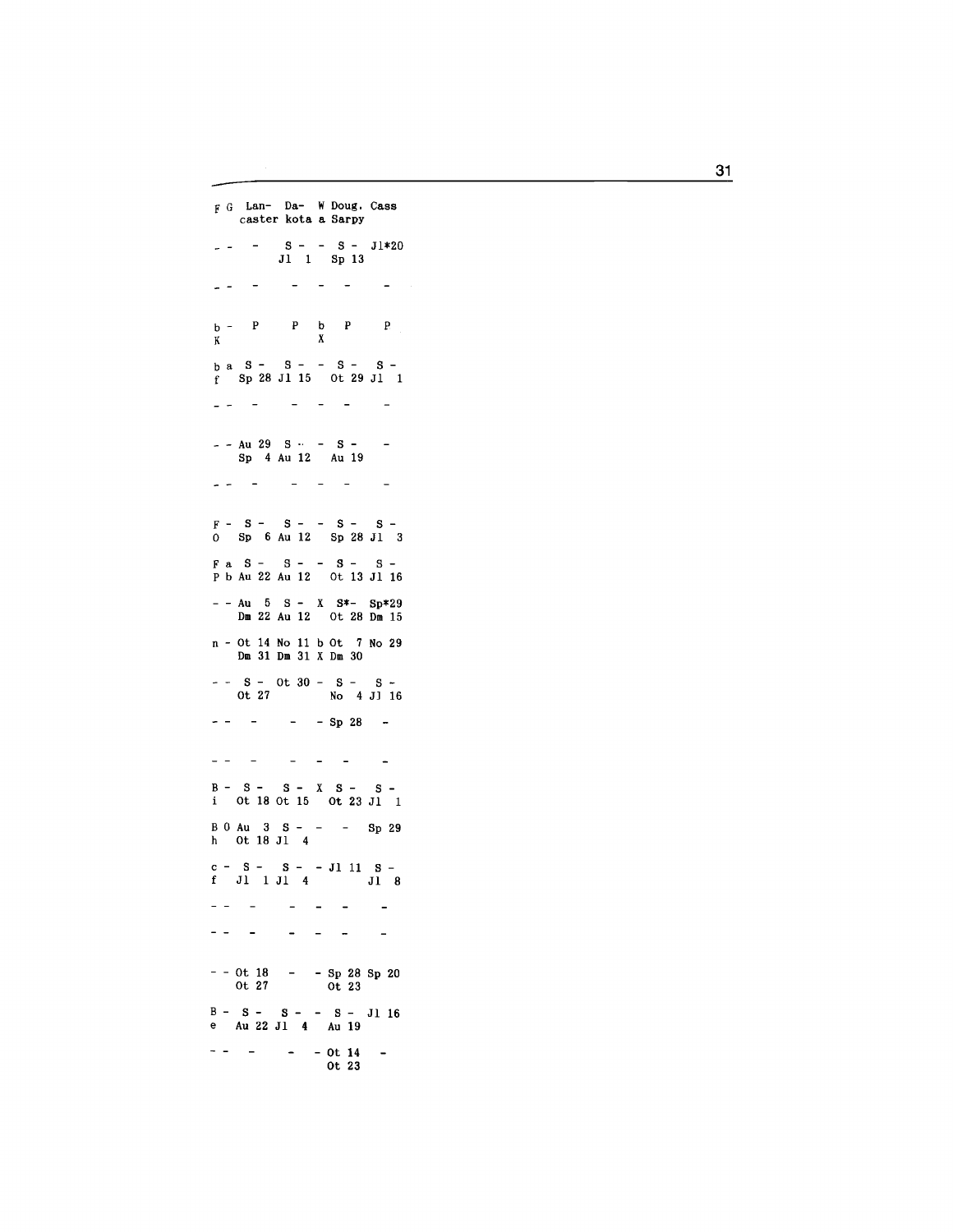|                            | Sioux Bluff Dawes     |    | Scotts                    |          |            |                              |        |     | A C Lin- B C Hall Knox D Pierce<br>h coln                                                               |        |     |              | Howard             |                      |                             |                       |               |   | Polk                                        |                 | Cedar $\mathbb{R}$ |     |
|----------------------------|-----------------------|----|---------------------------|----------|------------|------------------------------|--------|-----|---------------------------------------------------------------------------------------------------------|--------|-----|--------------|--------------------|----------------------|-----------------------------|-----------------------|---------------|---|---------------------------------------------|-----------------|--------------------|-----|
| Fox Sparrow                |                       |    |                           |          |            |                              |        |     |                                                                                                         |        |     |              |                    |                      |                             |                       |               |   |                                             |                 |                    |     |
| Song Sparrow               | No 16 No 24           |    |                           |          |            |                              | Ĵ<br>m |     |                                                                                                         | Ĵ      |     | $p - Jl$     | 9<br>Dm 31 Ot 21 n |                      |                             |                       |               |   | $S - h$ Au 14 Sp*24<br>$Dm = 3$             |                 |                    |     |
| Lincoln's<br>Sparrow       | Sp <sub>30</sub>      |    |                           |          |            |                              | m      | 1 - |                                                                                                         |        |     | d - Ot<br>0t |                    | 5 Sp 16 n<br>8 Ot 21 |                             |                       |               |   |                                             |                 | $Sp25$ -           |     |
| Swamp Sparrow              |                       |    |                           |          |            |                              |        |     |                                                                                                         |        | j - |              |                    | 0t 21                | $s -$                       | a                     |               |   |                                             |                 | Sp 21 -            |     |
| White-throated<br>Sparrow  |                       |    |                           |          |            |                              | m      |     |                                                                                                         |        |     |              |                    | No                   |                             | $4 -$                 |               |   | $0t * 80t 6 -$<br>Dm 24 Ot 22               |                 |                    |     |
| White-crowned<br>Sparrow   | Sp 30 Sp 23 Jl        |    |                           | Dm 25 Ot |            |                              | 4 T    |     | 6 N - Ot 15 M - Ot<br>Ot 19 n                                                                           |        |     | No           |                    | 5 Ot<br>1 Ot 14      |                             | $2 -$                 | -             |   | 0t<br>Dm 24 Ot 22                           | 8 Ot            |                    | 6 – |
| Harris'<br>Sparrow         |                       |    | Ot 13<br>Dm <sub>24</sub> |          |            |                              | N<br>m |     |                                                                                                         | n      |     | 0 - 0t       | Dm 31 Dm           | 5 Ot                 |                             | 2 n<br>1 <sub>s</sub> |               |   | 0t.<br>– W                                  | 8 Ot 12 k<br>Dm | 3                  |     |
| Dark-eyed Junco            | Sp 16 Sp 15<br>Dш     |    | $9$ Dm $31$               |          |            | P                            | m      |     | $x - No$<br>Dm 31 m                                                                                     |        |     | $1 p - 0t$   | $Dm$ 31 $Dm$ 23    | 3 Ot                 |                             |                       | $Dm$ 17       |   | $9 - Dm 16$ Ot 8 Ot<br>– W                  | Dm 31           |                    | 3 – |
| McCown's Longsp. Sp        |                       | 5  |                           |          |            |                              |        |     |                                                                                                         |        |     |              |                    |                      |                             |                       |               |   |                                             |                 |                    |     |
| Lapland<br>Longspur        |                       |    |                           |          |            |                              |        |     |                                                                                                         |        |     |              |                    |                      | Dm 10 q                     | r                     |               |   |                                             |                 | Dm 14 n            |     |
| Ch-coll. Longsp. Sp        |                       | 5  |                           |          |            |                              |        |     |                                                                                                         |        | d   |              |                    |                      |                             |                       |               |   |                                             |                 |                    |     |
| Snow Bunting               |                       |    |                           |          |            |                              |        |     | No<br>No                                                                                                | 5<br>6 |     |              |                    |                      |                             |                       |               |   |                                             |                 | $Dm 14 -$          |     |
| Bobolink                   |                       |    |                           |          |            |                              |        |     | s<br>Au 15                                                                                              |        | — а |              | $S -$<br>Au 28 Jl  |                      | $\frac{4}{3}$               |                       | $S - - Au$ 13 |   | s –<br>Au 14 Jl 30 Jl 2                     | s -             |                    |     |
| Red-winged<br>Blackbird    |                       |    | P                         |          |            | Au 15 a a<br>Au 16 e f       |        |     | P                                                                                                       |        | H F | m J J1       | $S -$              |                      | $S -$                       |                       | a Jl          | 8 | $S -$<br>1 Dm 2 1 Sp 13 No 12 Dm 10         | S.              |                    |     |
| Eastern<br>Meadowlark      |                       |    |                           |          |            |                              |        | 1 - |                                                                                                         |        |     | – – Jl       | 1                  |                      |                             |                       |               |   |                                             |                 |                    |     |
| Meadowlark sp.             |                       |    |                           |          |            |                              |        |     |                                                                                                         |        |     |              |                    |                      |                             |                       |               |   | P                                           |                 |                    |     |
| Western<br>Meadowlark      | Au<br>Au 21           | 8  | P                         |          |            | $s -$<br>Sp <sub>27</sub> Yf |        | Eа  | P                                                                                                       | D      | B   | PL J1        | s –                |                      | s –                         |                       |               |   | A J1 8 Ot 8<br>1 No 19 n Sp 13 Dm 3 Dm 23 g | s –             |                    | е   |
| Yellow-headed<br>Blackbird | Sp                    | 6  | s –<br>Sp <sub>25</sub>   |          |            |                              |        | e d | s –<br>1 f Sp 9                                                                                         |        |     | JI           | 1<br>$J1$ 4 Sp 20  | s                    |                             |                       |               |   |                                             |                 |                    |     |
| Rusty<br>Blackbird         |                       |    | Sp <sub>22</sub><br>Dm 16 |          |            |                              |        |     |                                                                                                         |        |     |              |                    |                      |                             |                       |               |   |                                             |                 |                    |     |
| Brewer's<br>Blackbird      | Au 15 Sp 23 Jl 10 m - |    |                           |          | 0t 1 0t 29 |                              |        |     | $\qquad \qquad \blacksquare$                                                                            |        | j - |              |                    | Dm                   | No 12 -<br>$\boldsymbol{2}$ |                       |               |   |                                             |                 |                    |     |
| Great-tailed<br>Grackle    |                       |    |                           |          |            |                              |        |     |                                                                                                         |        |     |              | $- - J1$ 1 Ot 14 - |                      |                             |                       |               |   |                                             |                 |                    |     |
| <b>Common</b><br>Grackle   | Au<br>0t.             | 5. |                           |          |            |                              |        |     | S - Au 7 G a S - O F S - S - a Jl 13 S - S -<br>8 Dm 12 Au 16 y f No 1 z i Jl 1 Dm 2 l Sp 13 No 2 No 13 |        |     |              |                    |                      |                             |                       |               |   |                                             |                 |                    |     |
| Brown-headed<br>Cowbird    | 0t.                   |    |                           |          |            |                              |        |     | 1 S - S - -a S - -a S - S - a J1 8 S - S -<br>J1 24 Au 22 f Au 30 b J1 1 No 19 Sp 2 No 2 Sp 23          |        |     |              |                    |                      |                             |                       |               |   |                                             |                 |                    |     |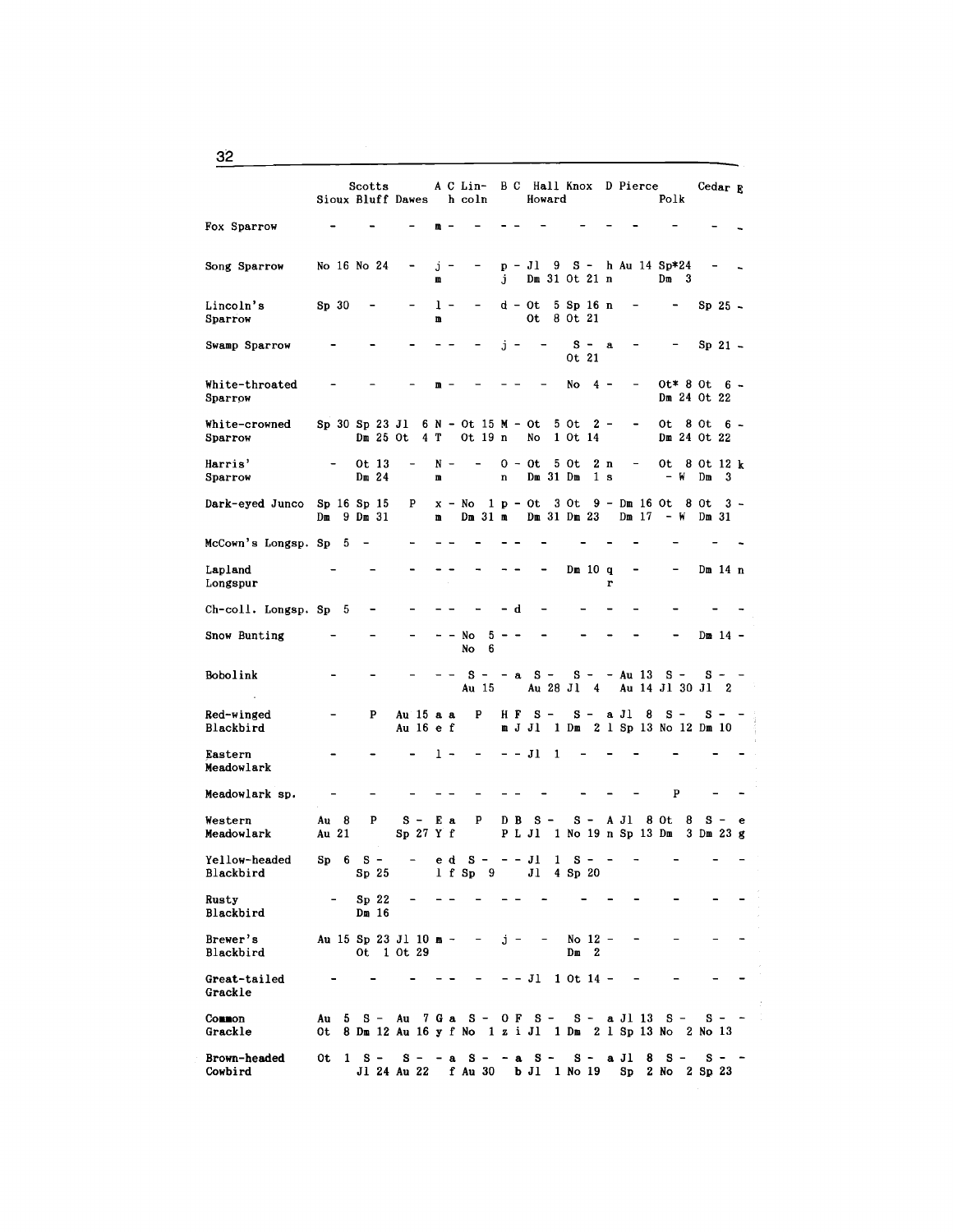F G Lan- Da- W Doug. Cass caster kota a Sarpy  $-$  - 0t 18  $-$  - 0t 20 0t 20<br>No 11 No 3  $I - S - (p)$  X S - Au 2<br>Q Dm 22 Dm 30 Ot 20  $-$  - Sp 28 Ot 15 - Sp 23 Sp 16<br>Ot 27 Ot 29  $0t$  27  $-$  - Sp 28 - - Sp 28 Dm 9<br>0t 23 Dm 5  $-$  - Sp 29 - X Sp 23 Sp 27<br>
Dm 31 No 26  $N_{\rm O}$  26  $Dm$  31  $-$  - Sp 28 Ot 15 X Sp 28 Sp 22  $Dm 27$  $No$  11  $- f$  Sp 28 Ot 11 b Sp 30 Ot 29 Dm 31 Ot 15 X Dm 28 Dm 29  $-$  - 0t 3 0t 14 b Sp 29 0t 18 Dm 31 Dm 31 X Dm 31 Dm 30  $\frac{1}{2} \left( \frac{1}{2} \right) = \frac{1}{2}$  $- X$  $\sim$  $\sim$  $\sim$   $\overline{a}$  $\mathbf h$  $n \mathbf{x}$  $\sim$  $\ddot{\phantom{1}}$  $\sim$  $\sim$  $\overline{a}$  $- -$  No 28 - h - $-$  -  $S$  -  $S$  - -  $S$  -<br>J1 3 J1 4 Au 31  $F$  a S - S - b S - S -O C Dm 30 Sp 4 X Dm 20 No 2  $-$  S -  $-$  S - S - k<br>Au 29 - Au 24 Dm 29  $B e P S - - P S p 3$ No 11  $\mathbf{n}$  $f - Au$  30 J1 15 - J1 4 -<br>Sp 4 Au 22  $-$  - Dm 17 - X No 7  $\sim$   $Dm<sub>24</sub>$  $- - - - X - 0t 23$  $- - 0t$  12  $- - - - - -$ No 14  $E c S - S - b S - S -$ I Dm 30 Dm 25 X Dm 20 Dm 3 c b  $S - S - X S - S -$ <br>e Dm 29 Sp 4 No 6 Dm 3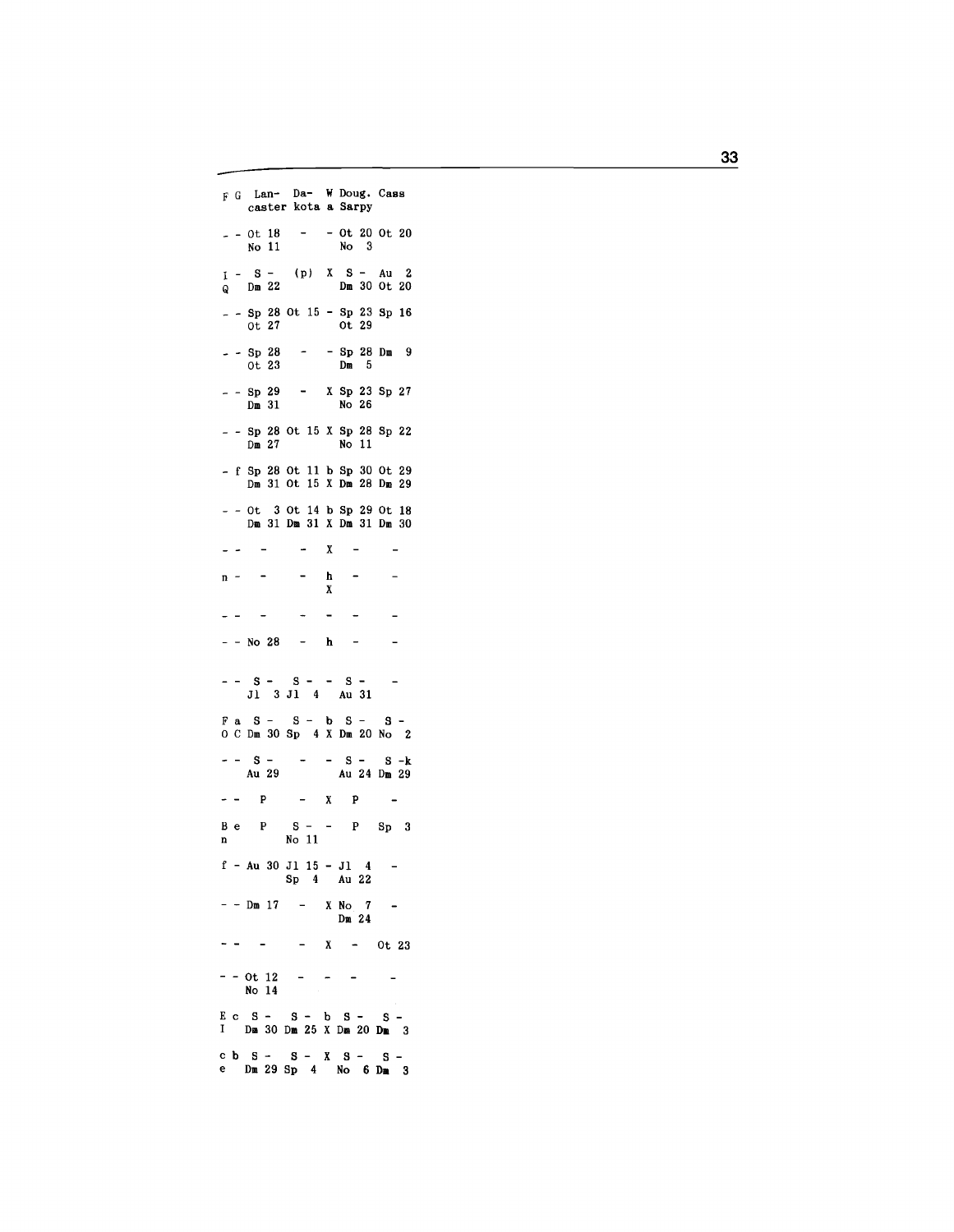|                           | Sioux Bluff Dawes h coln          | Scotts            |                     |                    |                                    |              |     | Howard              |                                       |                 |                     | A C Lin- B C Hall Knox D Pierce<br>Polk                                          | Cedar Fa |                |
|---------------------------|-----------------------------------|-------------------|---------------------|--------------------|------------------------------------|--------------|-----|---------------------|---------------------------------------|-----------------|---------------------|----------------------------------------------------------------------------------|----------|----------------|
| Orchard Oriole Au 19 S-   |                                   | Au 21             |                     |                    |                                    |              |     |                     |                                       |                 |                     | $- a S - - a J1 9 S - a J1 11 S - S - .$<br>d Au 3 b Au 27 Au 23 J1 30 J1 26     |          |                |
| Northern Oriole           | Au $5 S -$<br>Au 16 Sp 2          |                   |                     |                    |                                    |              |     |                     |                                       |                 |                     | $-$ a S - - a S - S - a Au 14 S - S - h<br>b Sp 1 b Jl 1 Sp 3 g Au 23 Au 20 Sp 4 |          |                |
| Rosy Finch                | No 12 Dm 16                       |                   |                     |                    |                                    |              |     |                     |                                       |                 |                     |                                                                                  |          |                |
| Purple Finch              |                                   |                   |                     |                    |                                    |              |     |                     | $0t$ 21 -                             |                 |                     |                                                                                  |          |                |
| Cassin's Finch Au 5       |                                   | $\qquad \qquad -$ |                     |                    |                                    |              |     |                     |                                       |                 |                     |                                                                                  |          |                |
| House Finch               |                                   | P                 | Au $7 - a$<br>Au 16 | e e                | P                                  |              |     | $- -$ J1 1          |                                       |                 |                     |                                                                                  |          | $\mathbf{c}$ : |
| Red Crossbill             | $Au$ 8<br>Au 16                   |                   |                     |                    | $S - - -$ 0t 28 - -<br>Ot 20 0t 30 |              |     |                     |                                       |                 |                     |                                                                                  |          |                |
| White-winged<br>Crossbill |                                   |                   |                     |                    |                                    |              |     |                     |                                       | s<br>$\ddagger$ |                     |                                                                                  |          |                |
| Common Redpoll            | No 10                             |                   |                     |                    |                                    |              |     |                     |                                       |                 |                     |                                                                                  |          |                |
| Pine Siskin               | Au 22 Sp 15<br>$Dm$ 9 $Dm$ 31     |                   |                     |                    |                                    |              |     | o Dm 31 Dm 31 Dm 23 | P $j - No$ 19 - - No 22 Sp 20 t Dm 16 |                 |                     | $\overline{\phantom{a}}$                                                         |          |                |
| American<br>Goldfinch     | Au<br>5.<br>Ot 8 Dm 26 Ot 4 T $c$ | $S -$             |                     |                    | $S - Z b$ P                        | J a<br>$j$ d |     | (p)                 |                                       |                 |                     | P a J1 13 S –<br>h Au 16 No 26                                                   | P        | h              |
| Evening<br>Grosbeak       | $\sim$                            | Ot 21<br>Dm 29    |                     |                    | $- -$ No 10 - -<br>Dm 19           |              |     |                     |                                       |                 |                     |                                                                                  |          |                |
| House Sparrow<br>$\cdot$  | (p)                               | P<br>Au<br>Dm     |                     | $7\,$ z a<br>9 q f | P                                  | k i          | b a | P                   | P                                     |                 | cJ18<br>$G$ Sp $13$ | P                                                                                | P        | е<br>h         |